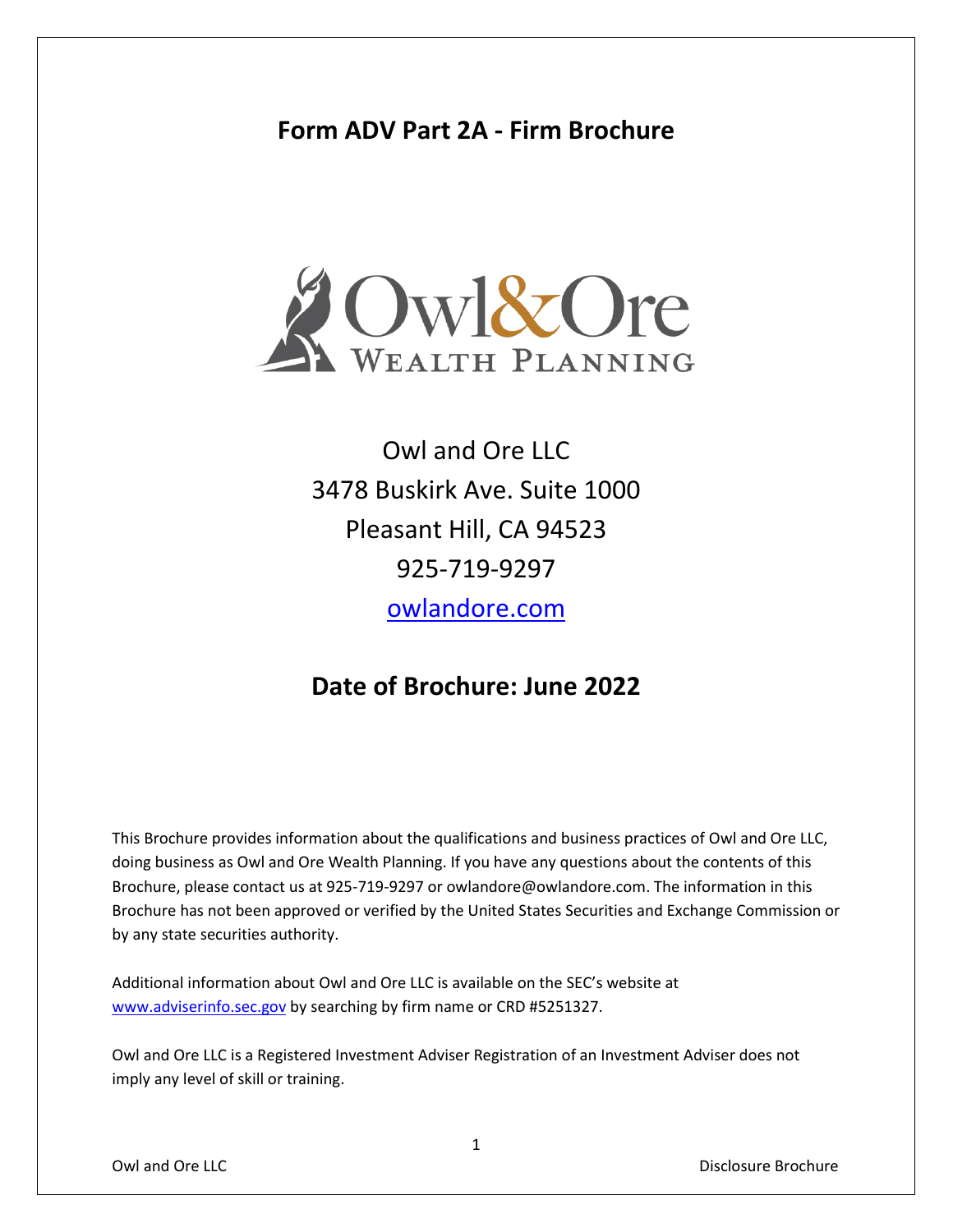## **Item 2 - Material Changes**

**The firm has changed its fee structure for Annual Planning Services.**

**The ADV has added language satisfying the DOL Prohibited Transaction Exemption 2020-02**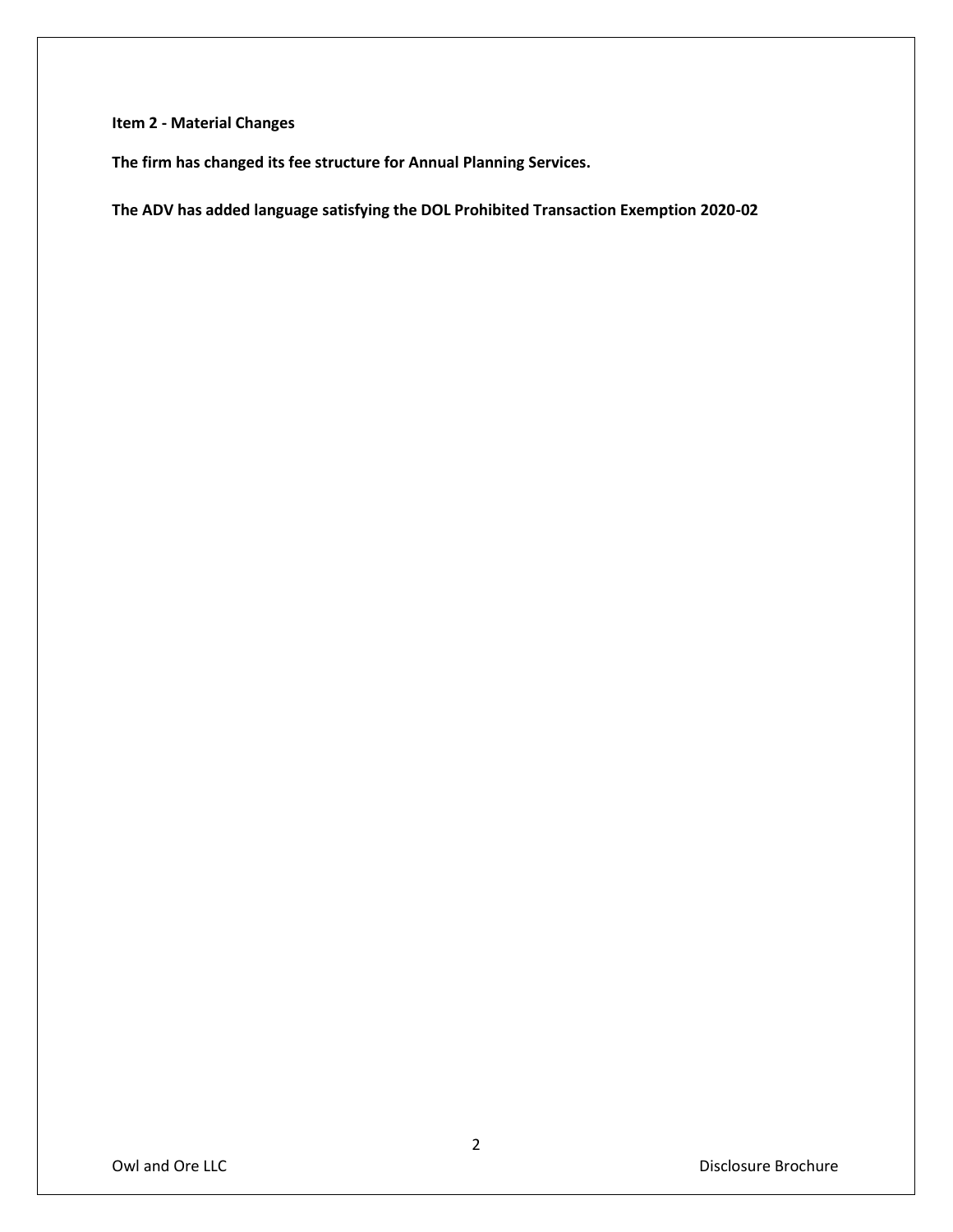## Item 3 - Table of Contents

| Item 11 - Code of Ethics, Impartial Conduct Standards, Participation in Client Transactions and |  |
|-------------------------------------------------------------------------------------------------|--|
|                                                                                                 |  |
|                                                                                                 |  |
|                                                                                                 |  |
|                                                                                                 |  |
|                                                                                                 |  |
|                                                                                                 |  |
|                                                                                                 |  |
|                                                                                                 |  |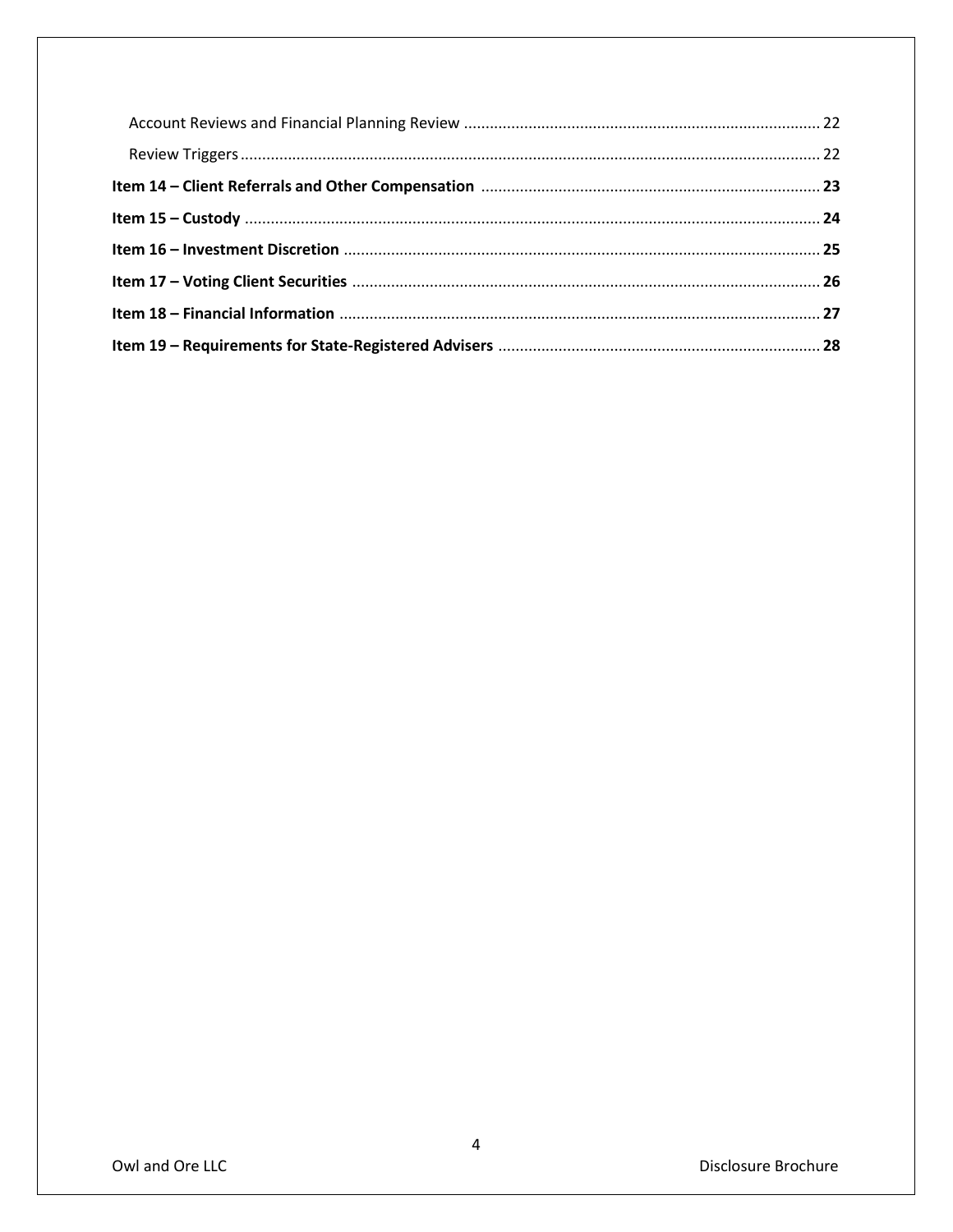#### **Item 4 – Advisory Business**

### **Description of Advisory Firm**

Owl and Ore LLC, doing business as Owl and Ore Wealth Planning, is an investment advisor conducting business in states where it is properly registered or qualifies for an available exemption to registration. The firm will be referred to as Owl and Ore Wealth Planning or 'the firm' throughout this brochure. However, it should be noted that the firm is technically incorporated as Owl and Ore LLC.

Owl and Ore LLC was formed in 2020, operating prior as Blue Sky Financial Group from 2016 to 2020. The firm has been registered as an Investment Advisor since June 2016**.** 

Owl and Ore Wealth Planning is an independent financial planning and investment management firm. The firm provides personalized financial planning, insurance planning and investment management to individuals, families and their related entities, trusts and estates, and small businesses. The firm works with clients to define financial objectives and to develop strategies for reaching those objectives, some of which may include; identification of financial problems, cash flow and budget management, insurance review, asset allocation analysis, investment management, education funding, retirement planning, estate planning, charitable giving, special needs planning, business succession issues, fringe benefits and/or other issues specific to the client.

An evaluation of each client's initial situation is provided to the client, with the content defined by the scope of the engagement with the client. Periodic reviews are also communicated to provide reminders of the specific courses of action that need to be taken. The firm offers to assist the client with implementing the recommendations by working directly with the client and/or the client's other advisors. More frequent reviews might occur in the early stages of the client relationship, depending upon the client's circumstances and the scope of the engagement.

When providing Portfolio Management Services, the firm will work with its clients to create an initial portfolio allocation designed to complement each client's financial objectives. The firm may create a portfolio, consisting of individual stocks or bonds, exchange trade funds, mutual funds, commodities, derivatives, money markets and cash.

5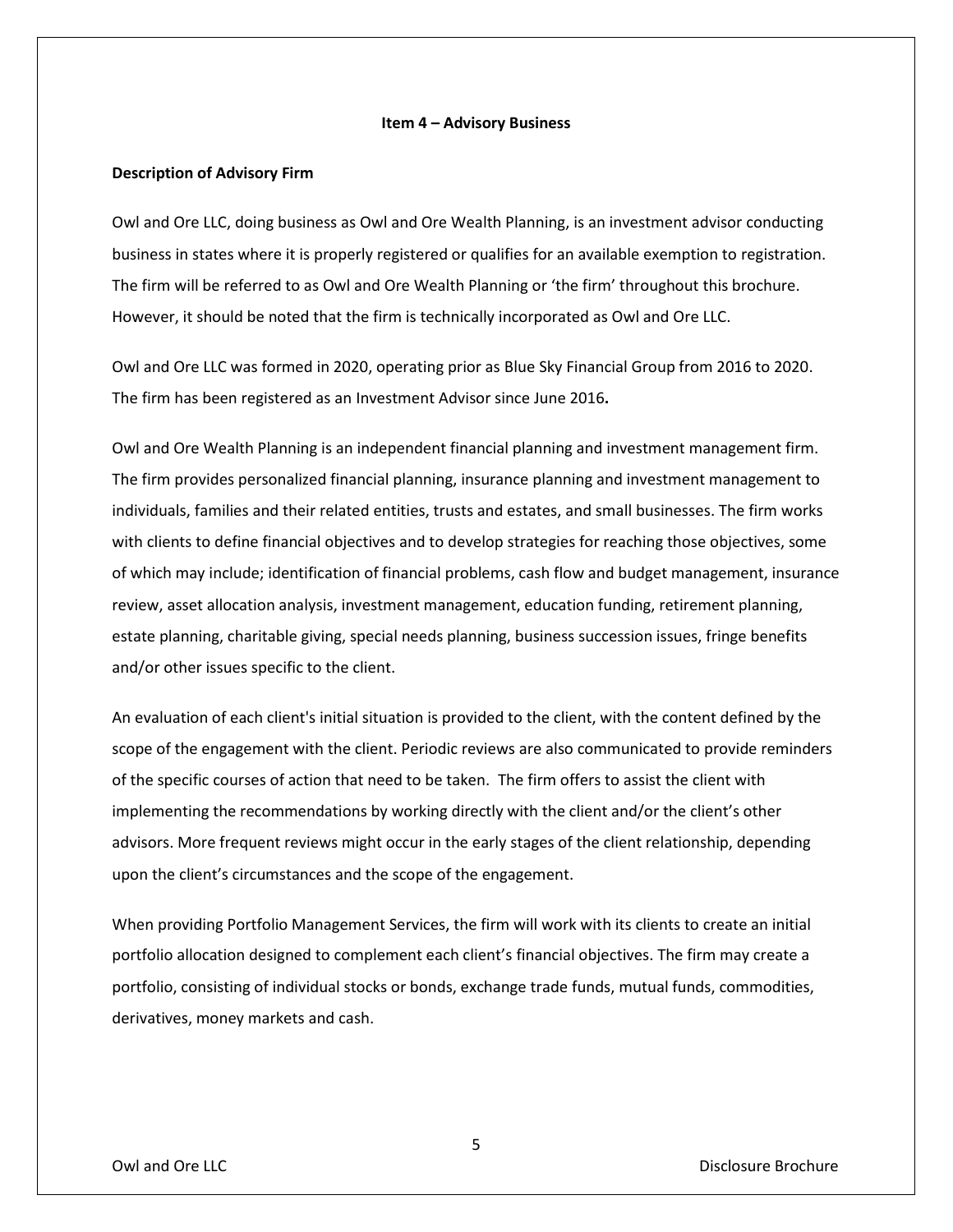The firm tailors its portfolio advice to the individual needs of the client(s), based on the financial goals the client(s) are trying to accomplish. Clients may impose restrictions on the securities, security types or certain industries/companies that the firm invests in in the client's account(s).

For investment management services, the firm prepares and reviews an investment proposal with the client. The firm implements the recommendations in the plan and provides ongoing investment management services. Assets under the direct management of the firm are held by independent custodians in the client's name. The firm places trades for clients and provides rebalancing services on the clients' behalf. The client receives periodic statements and trade confirmations directly from the custodian.

The firm may recommend other professionals (e.g., lawyers, accountants, trust officers, insurance agents, real estate agents, etc.) at the request of the client. Other professionals are engaged directly by the client on an as-needed basis even when recommended by the Advisor. Conflicts of interest will be disclosed to the client and managed in the best interest of the client.

The firm provides an initial consultation free of charge to prospects. The initial meeting provides the prospective client with the opportunity to interview the firm to determine if the services provided would be beneficial to their financial needs and concerns.

For clients and the general public (who chose to be part of a mailing list or social media group) the firm provides periodic newsletters and information, via email and social media, which provides insights to some of the key economic numbers and news articles highlighting the economic and financial events of the previous month. Associates of the firm may also contribute articles highlighting a concept of financial planning or a personal financial experience.

#### **Client Assets Managed by Owl and Ore Wealth Planning**

As of December 31<sup>st</sup>, 2021, the firm managed \$34,745,535 in discretionary assets.

Owl and Ore LLC **Community Community Community Community Community Community Community Community Community Community Community Community Community Community Community Community Community Community Community Community Commu**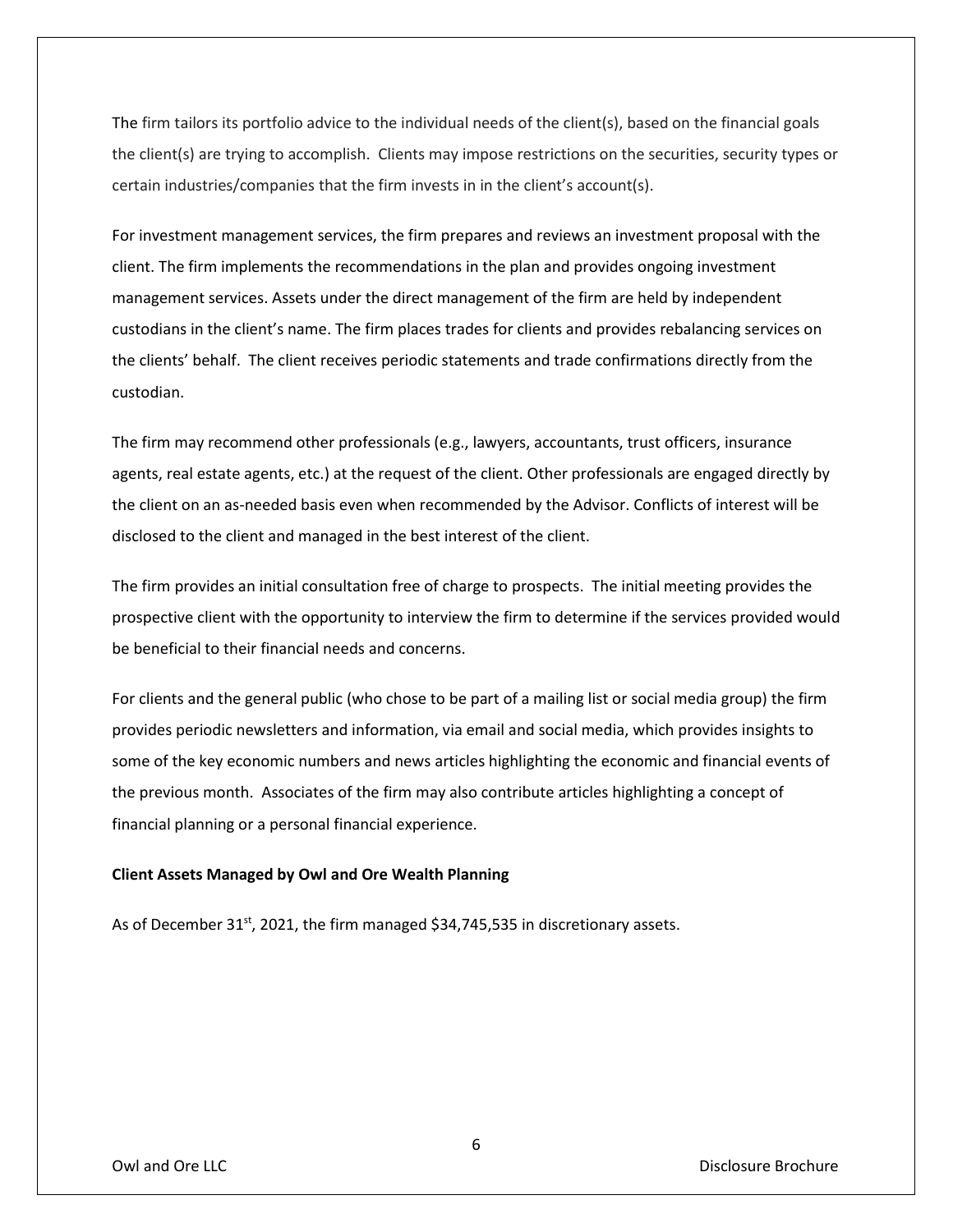#### **Item 5 – Fees and Compensation**

### **Financial Planning Services and Fees**

Clients have the right to implement the investment advice provided to them, or purchase investment products, at a custodian or broker/agent of their choice, independent of the firm's management services. For clients who solely wish to receive a comprehensive financial plan, and the firm does not act as an advisor of record for the client's assets, the firm will provide planning advice through a comprehensive financial plan. The firm uses financial planning software to devise a holistic and comprehensive financial plan.

#### **Comprehensive Financial Planning**

Comprehensive Financial Planning consists of a fee that can be paid upfront or monthly based on the rates of the table below. Due to the level of work conducted at the beginning of this service, a 12 month commitment is required. Once the service enters its thirteenth month, this service may be terminated with 30 days' notice. Upon termination, the monthly fee (if chosen) will be prorated and any unearned fee will be refunded to the client. Comprehensive Financial Planning fees are billed directly to the client, and are based on net worth and are as follows:

| Net Worth                 | <b>Annual Planning Fee</b> | <b>Monthly Planning Fee</b> |
|---------------------------|----------------------------|-----------------------------|
| $$0 - $1,000,000$         | \$5,000                    | \$500                       |
| \$1,000,001 - \$2,000,000 | \$10,000                   | \$1,000                     |
| \$2,000,001 - \$3,000,000 | \$15,000                   | \$1,500                     |
| $$3,000,001 +$            | \$20,000                   | \$2,000                     |

For any subsequent years the client wishes to receive financial planning services, their net worth will be recalculated for that year and the fee will reflect the new net worth calculation.

Payments are due upon the signing of the client agreement. If a client choses an annual fee, they will have the option to pay half of the fee upon signing the client agreement and the remaining balance upon the delivery of the plan (within six months).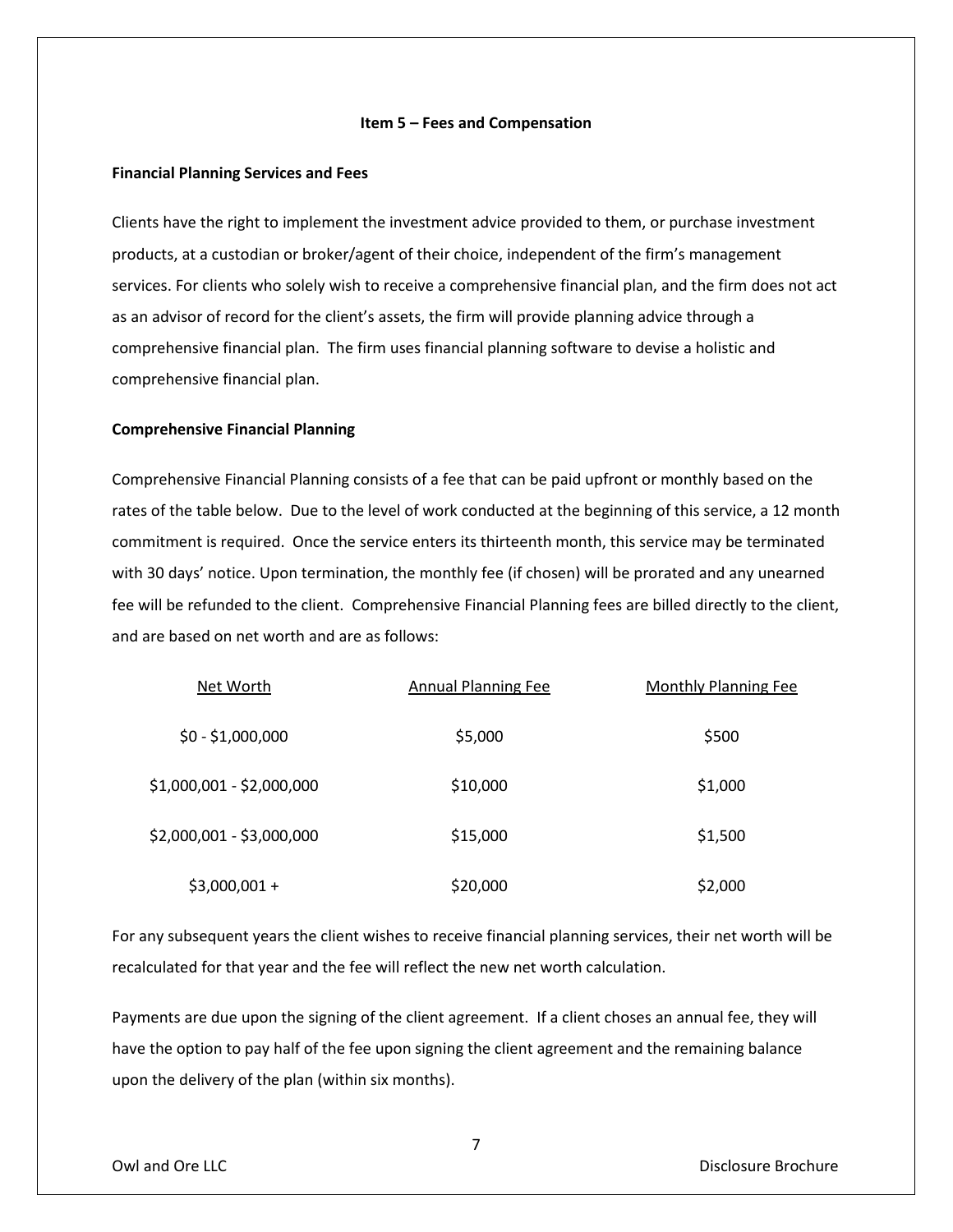This agreement does not include on-going investment management. This is available under a separate Investment Management Agreement.

## **Termination of Financial Planning Services**

Either party may terminate the client agreement at any time, by submitting written notice, to all appropriate parties. Termination will be effective upon the receipt of such notice. If services are terminated within ten (10) business days after you sign the client agreement, then services will be terminated without penalty (no fees will be due and/or a refund of any fees paid in advance). After the initial ten (10) business days, the firm will bill for time and costs expended to the date of cancellation; any prepaid fees will be refunded on a prorated basis based upon the time and costs expended to the date of cancellation.

#### **Investment Advisory Fees for Assets Under Management (AUM Fees)**

For clients who wish to include asset management as part of the comprehensive financial planning service, clients pay a monthly account fee, in advance, based upon the market value of a household's total assets under management as of the last business day of the preceding calendar month. In computing the market value of assets, fund shares will be calculated at their respective net asset values as of the valuation date in accordance with each fund prospectus. Any such valuation shall not be deemed a guarantee of any kind with respect to the value of those assets.

The firm requires an aggregate account minimum of \$500,000 to qualify for Asset Management Services. This minimum amount is negotiable under certain circumstances.

The following fee schedule is provided as an example of the fees that may be charged to clients based on the amount of client assets (regardless of the number of accounts) managed by the firm.

| Assets Under Management   | Annual Fee (Monthly Fee) |
|---------------------------|--------------------------|
| \$500,001 - \$1,000,000   | 1% (.083%)               |
| $$1,000,001 - $2,000,000$ | $.9\%$ (.075%)           |
| $$2,000,001 - $3,000,000$ | $.8\%$ (.066%)           |
| \$3,000,001 - \$4,000,000 | .7% (.058%)              |

Owl and Ore LLC **Community Community Community Community Community Community Community Community Community Community Community Community Community Community Community Community Community Community Community Community Commu**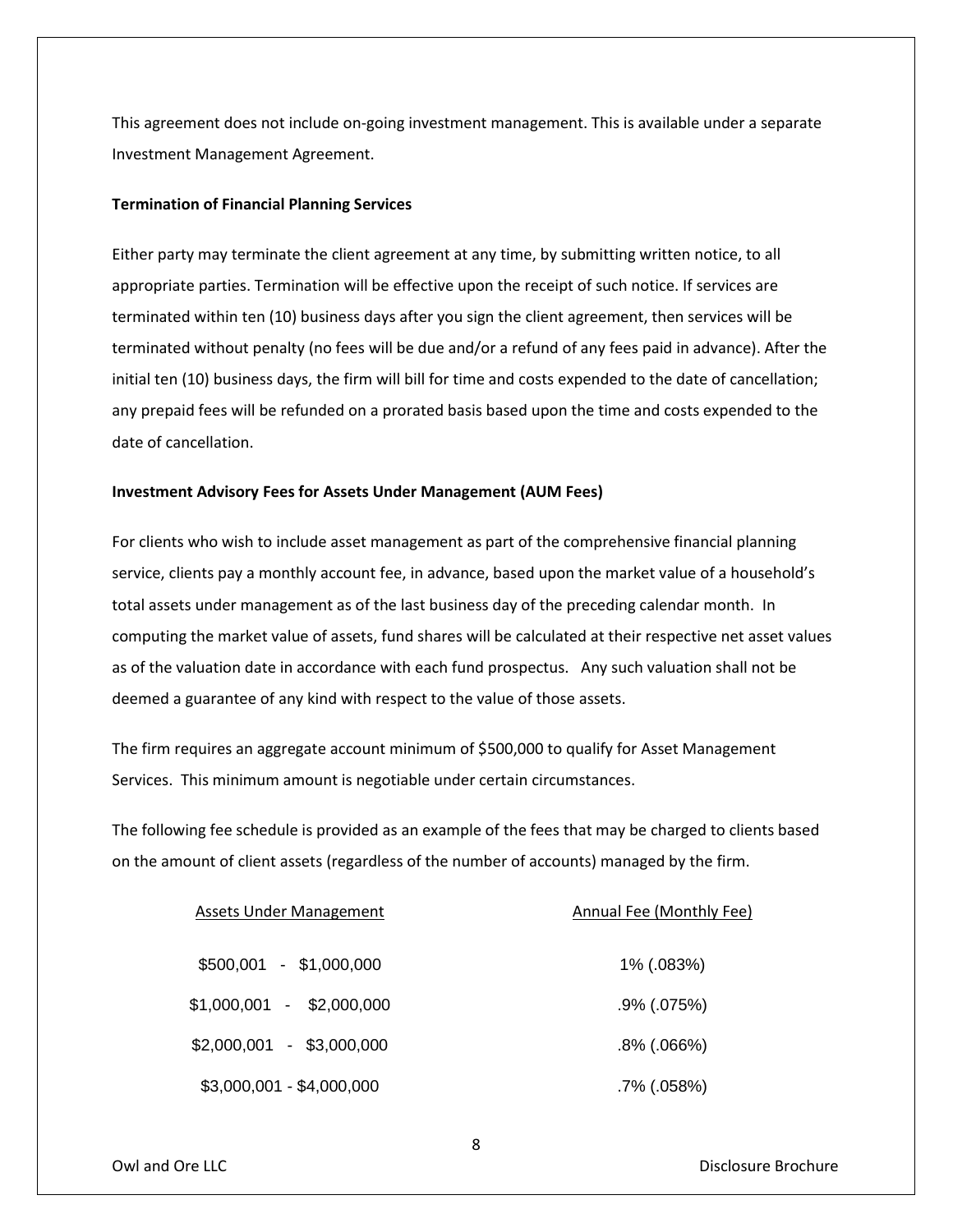| \$4,000,001 - \$5,000,000 | $.6\%$ (.05%) |
|---------------------------|---------------|
| $$5,000,000 +$            | .5% (.042%)   |

#### **Termination of Investment Advisory Fee**

Clients can terminate, without penalty, the firm's agreement within five business days. Thereafter, you will receive, where applicable, a prorated refund of any prepaid investment advisory fees. Such prorated refund will be based upon actual services and termination costs incurred up to and at the time of termination of services.

## **Additional Information Concerning Fees**

In certain circumstances, advisory fees and planning fees may be negotiable and are generally based upon prior relationships as well as related account holdings and/or case details. The fees charged are calculated as described above and are not charged based on a share of capital gains or capital appreciation of the funds or any portion of the funds of an advisory client.

All fees paid for investment advisory services are separate and distinct from the fees and expenses charged by the holding custodian or funds to their shareholders. These fees and expenses are described in each company's prospectus. The firm does not receive any portion of such commissions or fees from the custodian or client.

As stated previously, all advisory fees are charged in advance, at the start of each calendar month, based upon the closing value of the assets in the portfolio as of the last business day of the prior month. The initial fee will be payable when the account is established, prorated for the first partial month, if applicable. Thereafter, the fee will be payable at the beginning of each calendar month based on the asset value of the account as of the last business day of the prior month. Increases in account valuation as a result of client actions (including but not limited to account contributions, deposits or rollovers) are included in the calculation of fees and can subject the account to higher fees.

Other firms and investment advisers may provide substantially similar services to those provided by the firm as mentioned in this brochure and lower fees for comparable services may be available from other sources.

Owl and Ore LLC **Community Community Community Community Community Community Community Community Community Community Community Community Community Community Community Community Community Community Community Community Commu** 

9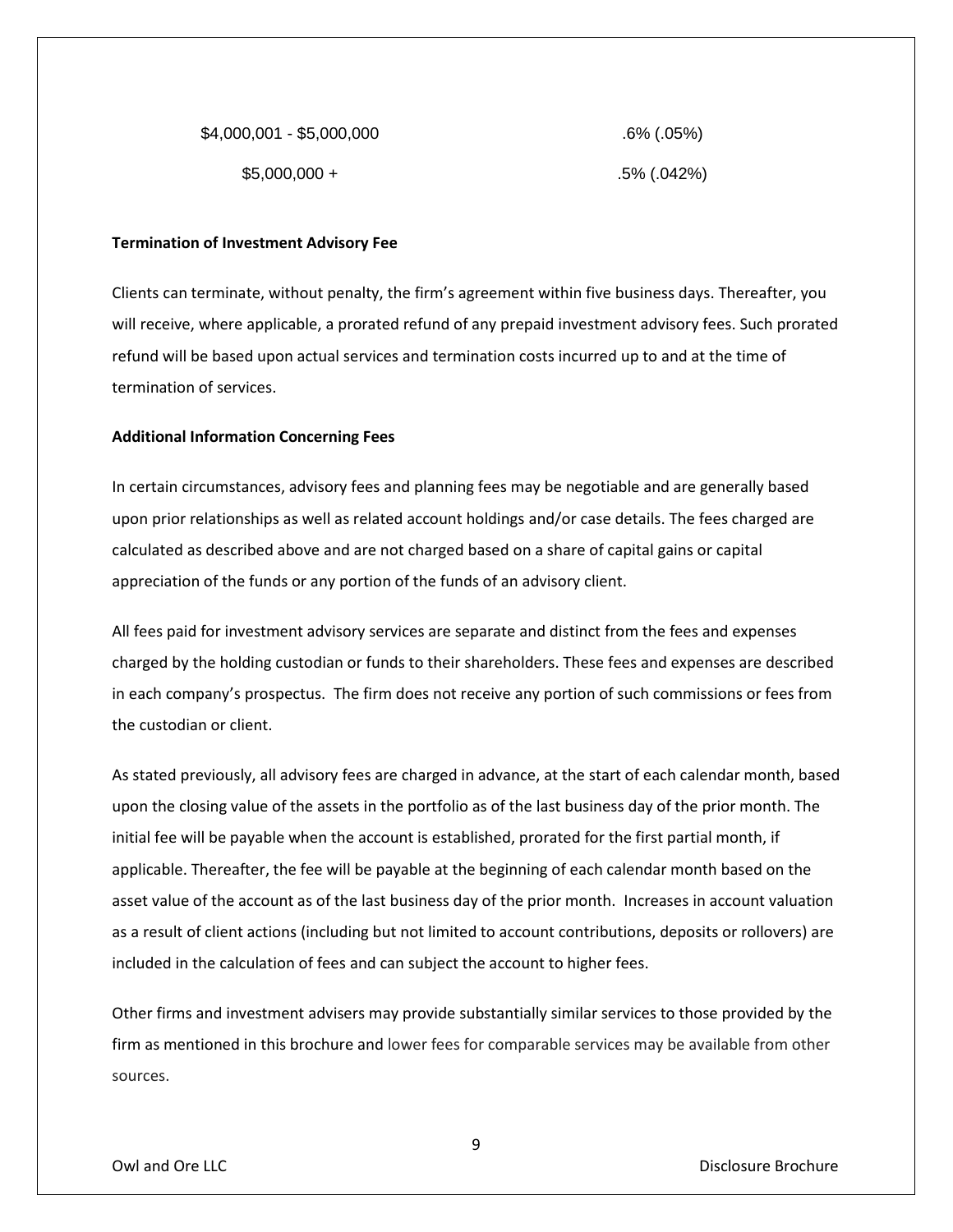## **Method of Payment**

For advisory services, clients may select to pay fees by check, bank draft, fee for service vendors, or by having the fees deducted from an account under the firm's management. The client may specify which account(s) they wish to have the fees deducted, under advisement from the firm based on current regulations and laws.

## **Other Forms of Investment Compensation**

Neither the firm nor any representative of the firm accepts compensation for the sale of securities or other investment products.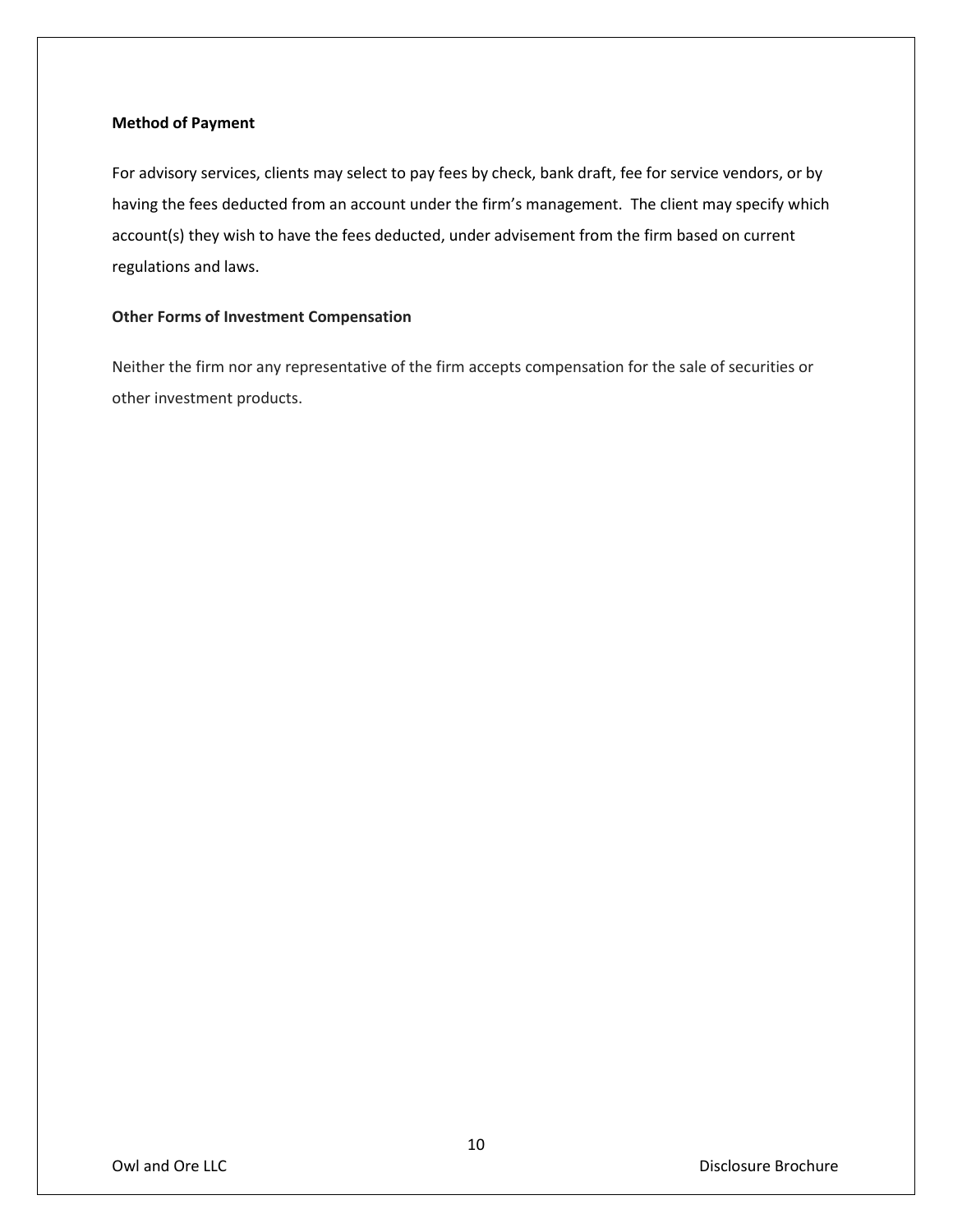## **Item 6 – Performance-Based Fees and Side-By-Side Management**

Item 6 of the Form ADV Part 2 instructions is not applicable to this Disclosure Brochure because the firm does not charge or accept performance-based fees which can be defined as fees based on a share of capital gains on or capital appreciation of the assets held within a client's account.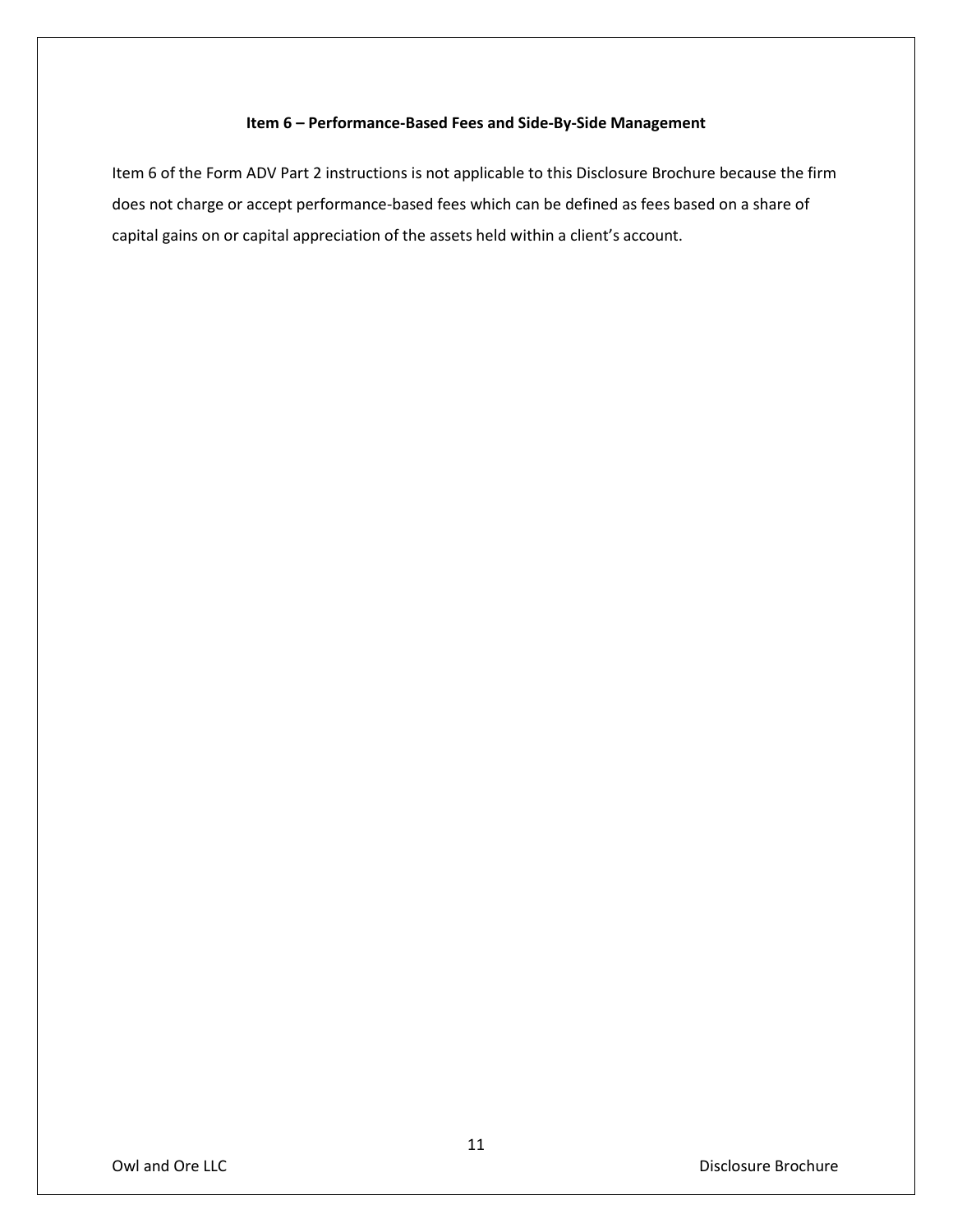## **Item 7 – Types of Clients**

The firm provides comprehensive financial planning for individuals, families and small businesses. The firm works with both high net and non-high net individuals.

## **Minimum Investment Amounts Required**

The firm requires an aggregate account minimum of \$500,000 for investment advisory services. If a client has less than the acceptable minimum, then fees for service would be based on the Financial Planning service fee schedule.

All clients are required to execute an agreement for services in order to work with the firm.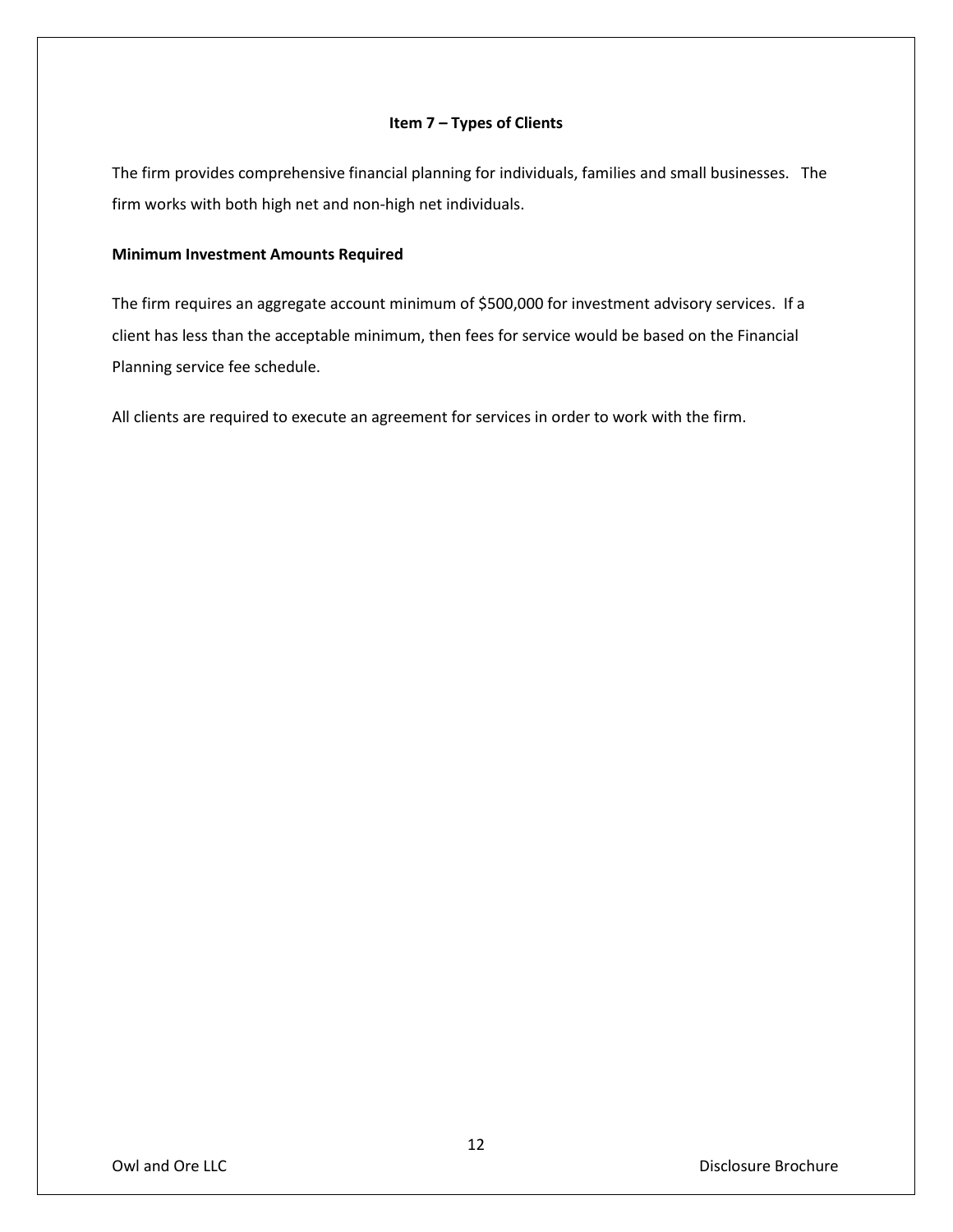#### **Item 8 – Methods of Analysis, Investment Strategies and Risk of Loss**

Analysis is based on fundamental, technical, and cyclical analysis. The main sources of information include Morningstar reports, fund prospectuses, S&P reports, financial newspapers and magazines, white papers and research materials prepared by others, filings with the Securities and Exchange Commission, bond rating services, annual reports, and company press releases.

## **Investment Strategies**

The primary investment strategy the firm uses for client accounts is strategic asset allocation utilizing modern portfolio theory based on the goals the funds being used, the time horizon of the goals, as well as the client's particular risk tolerance and aversion to market volatility influence the firm's portfolio recommendations.

The firm primarily uses passively managed exchange traded funds and index funds. Depending on the size of the account and by client request, the firm will also utilize actively-managed ETFs and mutual funds, individual stocks and bonds. Portfolios are globally diversified and use multi-asset classes to control the risk associated with traditional markets.

The investment strategy for a specific client is based upon objectives, cash flow needs, risk tolerance, time horizon and tax situation stated by the client during consultations. The client may change these objectives at any time.

The firm's goal is to maintain long term 'buy and hold' investment strategy, but short-term changes can be made by client request or if a client changes the goals related to the funds.

In addition, short term changes may occur, if the manager of a fund changes, the fund strays or changes their philosophy, or the position under performs relative to peer managers, a position will be sold. Additionally, tactical moves may require shorter holdings of a position given a unique situation.

### **Risk of Loss**

All investment programs have certain risks that are borne by the investor. The firm's investment approach keeps the risk of loss in mind and tries to minimize risk if possible. Of each type of investment the firm offers, the risks associated with each type of investment may include those listed below:

13

Owl and Ore LLC **Community Community Community Community Community Community Community Community Community Community Community Community Community Community Community Community Community Community Community Community Commu**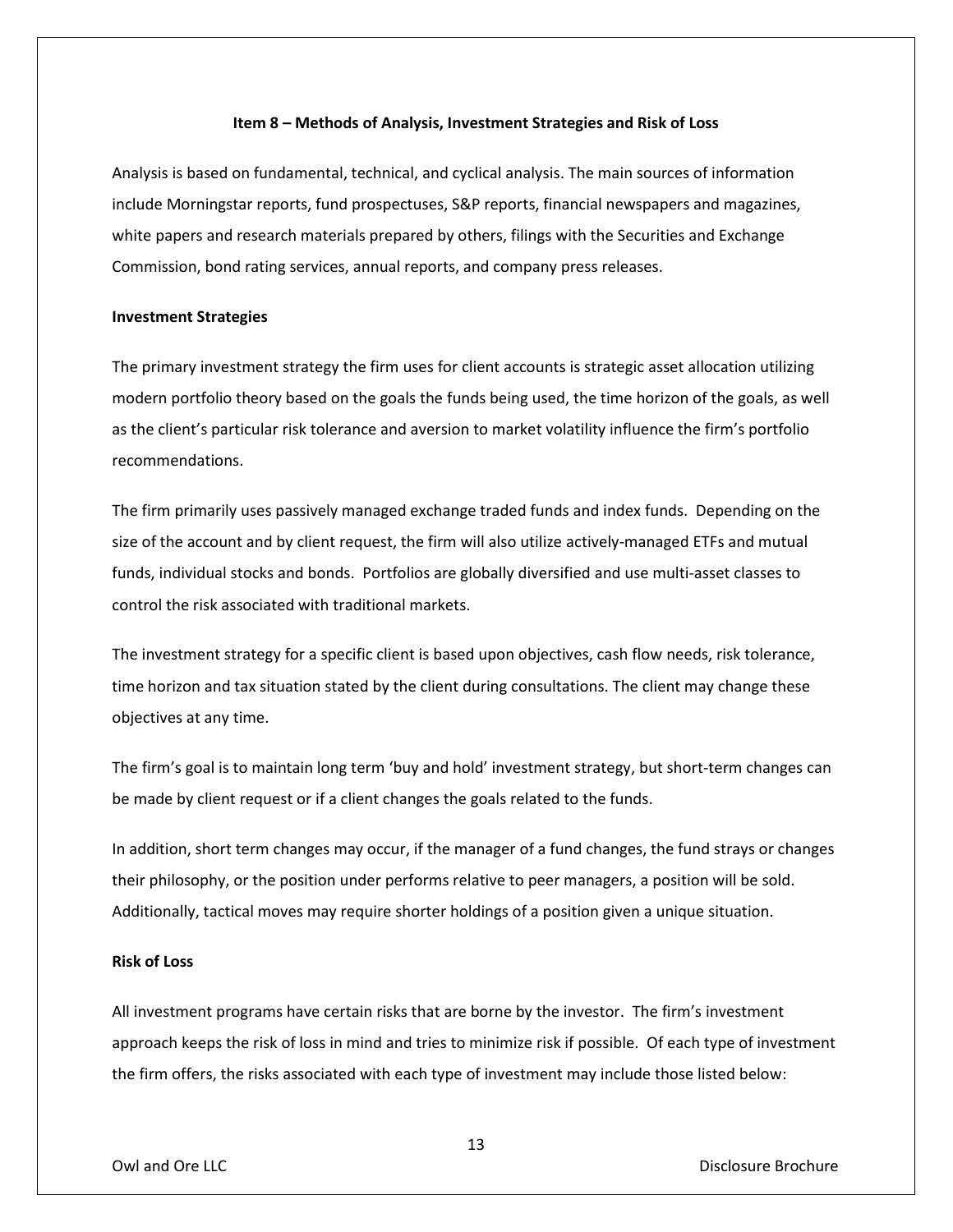Exchange Traded Funds (ETFs): An ETF is an investment fund traded on stock exchanges, similar to stocks. Investing in ETFs carries the risk of capital loss (sometimes up to a 100% loss in the case of a stock holding bankruptcy). Areas of concern include the lack of transparency in products and increasing complexity, conflicts of interest and the possibility of inadequate regulatory compliance. Precious Metal ETFs (e.g., Gold, Silver, or Palladium Bullion backed "electronic shares" not physical metal) specifically may be negatively impacted by several unique factors, among them are large sales by the official sector which own a significant portion of aggregate world holdings in gold and other precious metals, a significant increase in hedging activities by producers of gold or other precious metals and a significant change in the attitude of speculators and investors.

Mutual Funds: Investing in mutual funds carries the risk of capital loss and thus you may lose money investing in mutual funds. The funds can be of bond "fixed income" nature (lower risk) or stock "equity" nature.

Stocks: Owning stocks refers to buying shares of equity in a company in return for receiving a future payment of dividends and/or capital gains if the value of the stock increases. The value of equity securities may fluctuate in response to specific situations for each company, industry conditions and the general economic environments.

Bonds: Fixed income investments generally pay a return on a fixed schedule, though the amount of the payments can vary. This type of investment can include corporate and government debt securities, leveraged loans, high yield, and investment grade debt and structured products, such as mortgage and other asset-backed securities. The fixed income market is volatile and fixed income securities carry interest rate risk. (As interest rates rise, bond prices usually fall, and vice versa. This effect is usually more pronounced for longer-term securities.) Fixed income securities also carry inflation risk, liquidity risk, call risk, and credit and default risks for both issuers and counterparties.

Real Estate Funds (including Mutual Fund and ETF REITs): REITs face several kinds of risk that are inherent in the real estate sector, which historically has experienced significant fluctuations and cycles in performance. Revenues and cash flows may be adversely affected by: changes in local real estate market conditions due to changes in national or local economic conditions or changes in local property market characteristics; competition from other properties offering the same or similar services; changes in interest rates and in the state of the debt and equity credit markets; the ongoing need for capital improvements; changes in real estate tax rates and other operating expenses; adverse changes in

14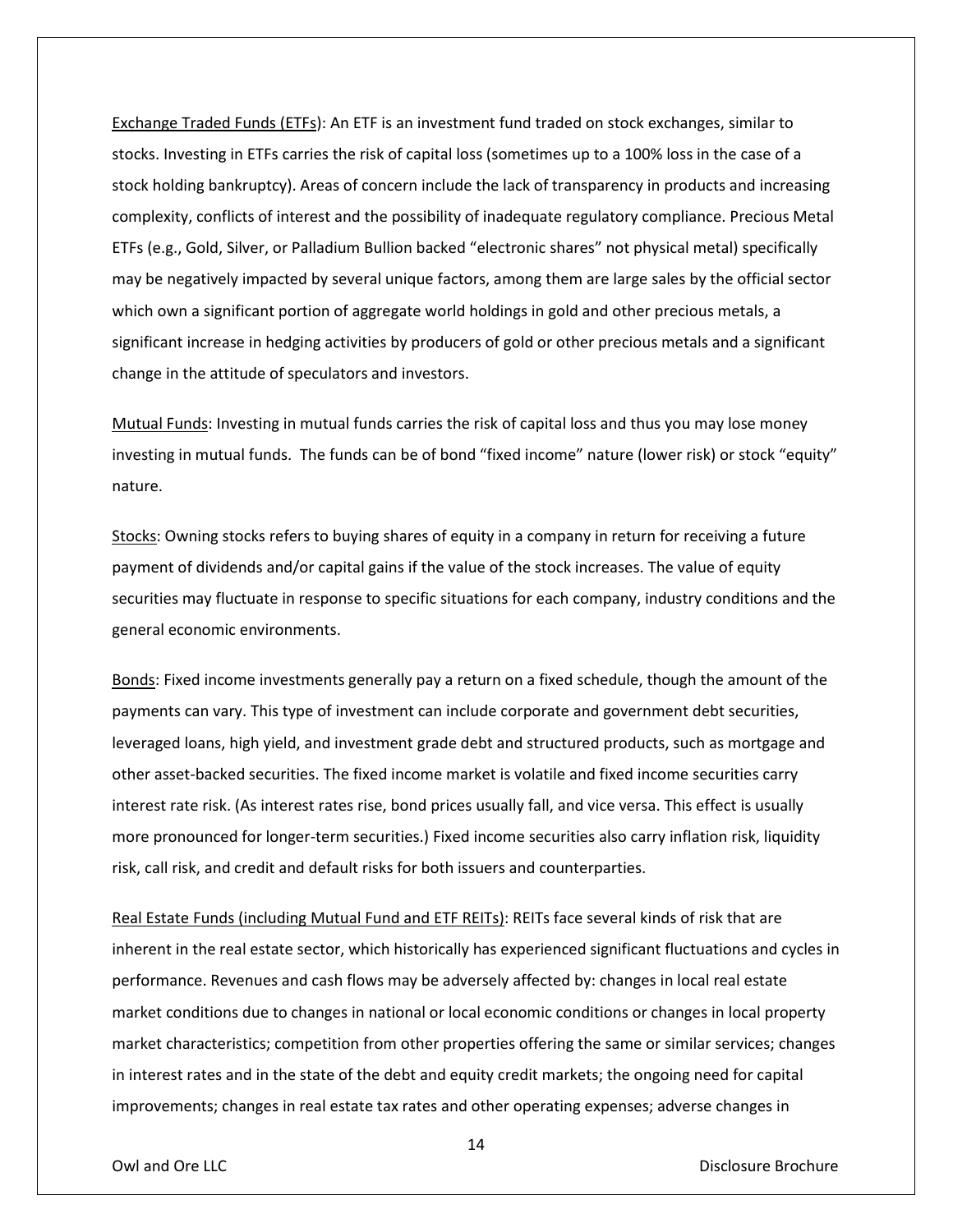governmental rules and fiscal policies; adverse changes in zoning laws; the impact of present or future environmental legislation and compliance with environmental laws.

Covered Call Options: Covered Call Options are contracts that are sold on an underlying security owned by the covered call writer. The contract allows the buyer to purchase the underlying security at a certain price at a certain time. Because the covered call writer agrees to sell the underlying security at the specified price covered call options carry the risk of missed gains if the underlying security increases above the specified contract price. Option transactions also involve risks including but not limited to economic risk, market risk, sector risk, idiosyncratic risk, political/regulatory risk, inflation (purchasing power) risk and interest rate risk.

Put Options: A Put Option is a contract that gives the buyer the right (but not the obligation)to sell a particular underlying security (e.g. stock or ETF) at a predetermined price, which is known as the strike price or exercise price, within a specified window of time, or expiration date. Option transactions also involve risks including but not limited to economic risk, market risk, sector risk, idiosyncratic risk, political/regulatory risk, inflation (purchasing power) risk and interest rate risk.

Non-U.S. Securities: Foreign securities carry certain risks such as currency fluctuation, political and economic change, social unrest, and changes in government regulation, differences in accounting and the lesser degree of accurate public information available.

Money Markets: A money market is a segment of the financial market in which financial instruments with high liquidity and very short maturities are traded. Money Markets usually produce a low rate or return exposing investors to inflation risk since the value of the investment may not outpace the rate of inflation.

Past performance is not indicative of future results. Investing in securities involves a risk of loss that you, as a client, should be prepared to bear.

Owl and Ore LLC **Community Community Community Community Community Community Community Community Community Community Community Community Community Community Community Community Community Community Community Community Commu**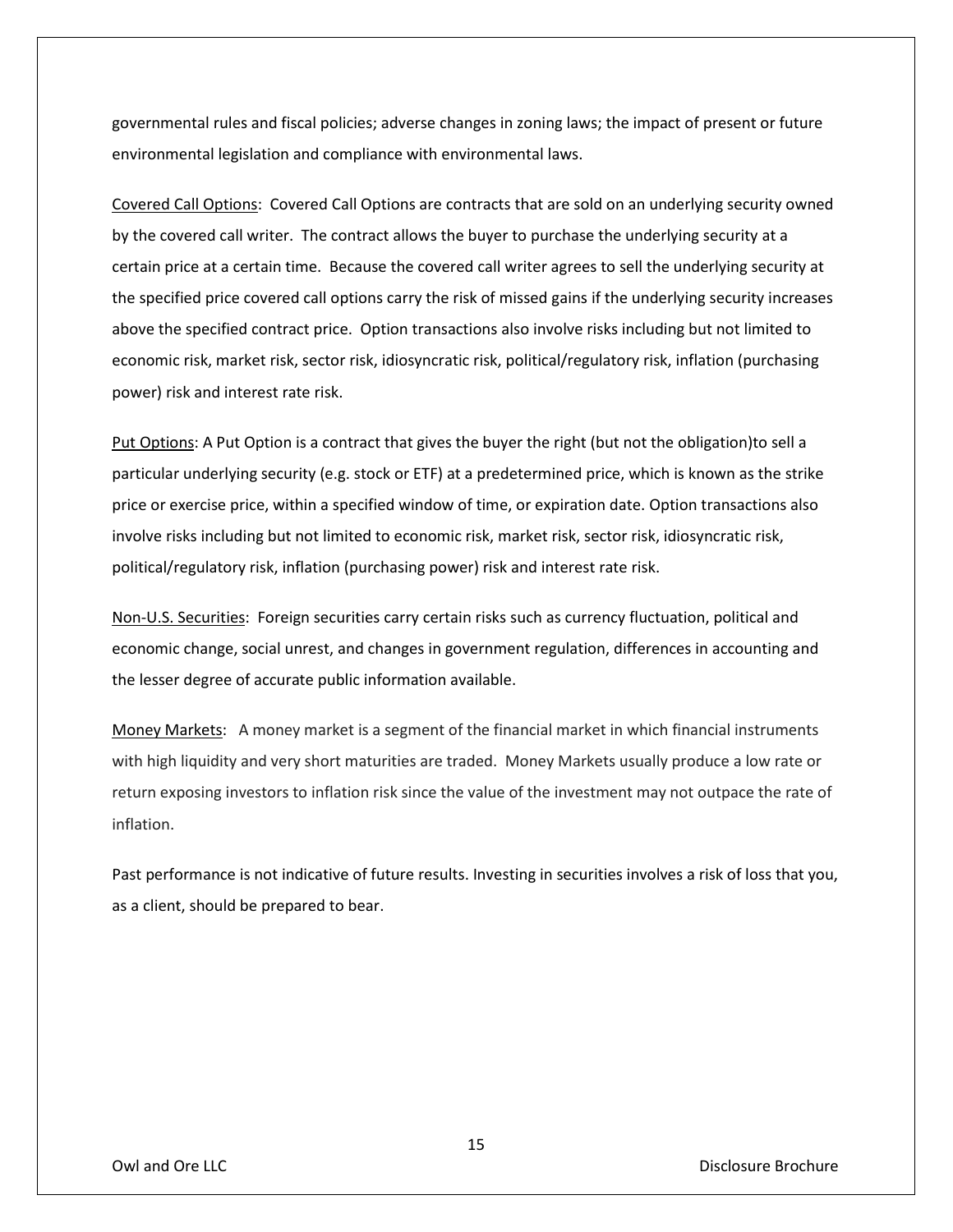## **Item 9 – Disciplinary Information**

This item is not applicable to this brochure because there are no legal or disciplinary events listed at Item 9 of the Form ADV Part 2 instructions that are material to a client's or prospective client's evaluation of this business or integrity.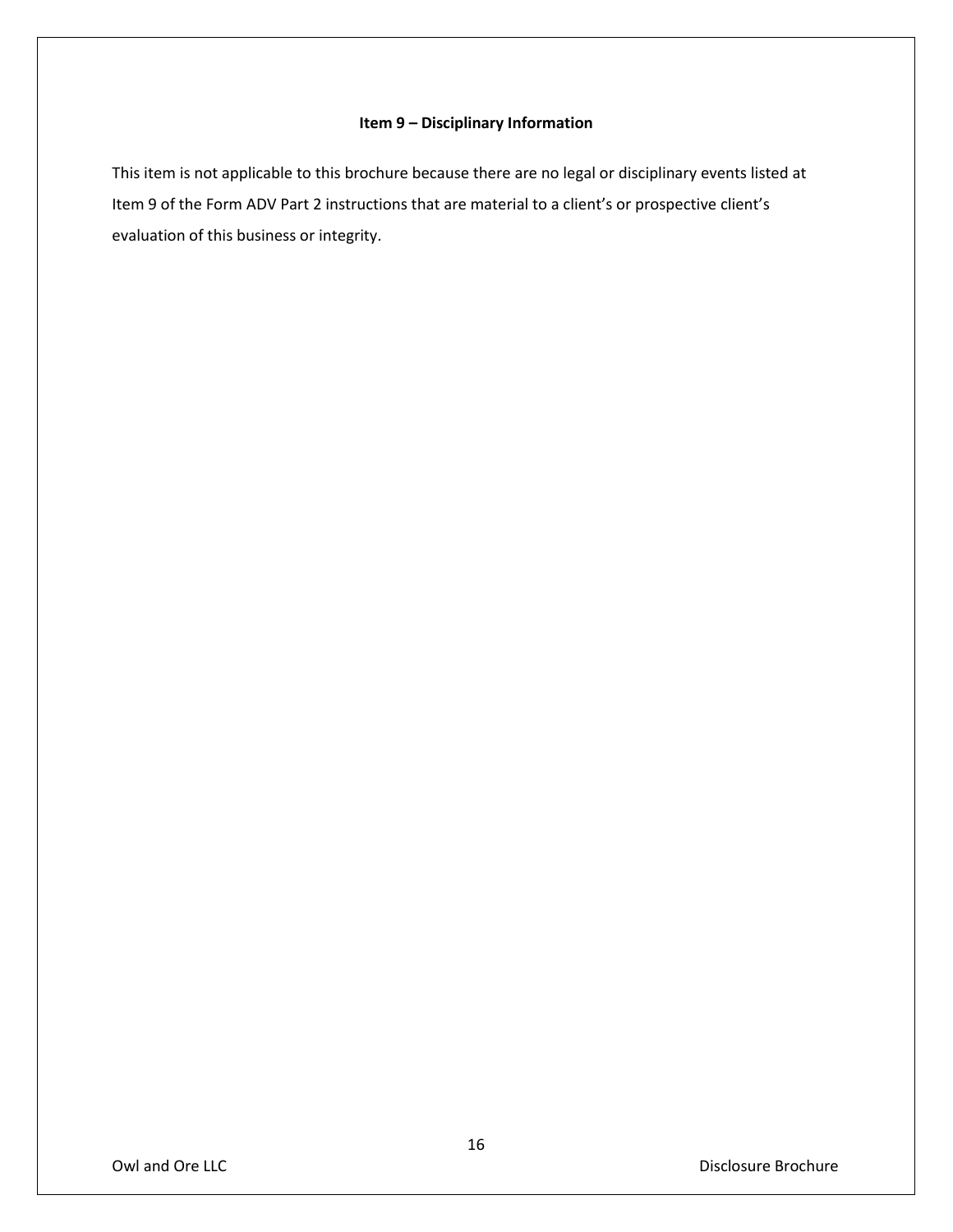## **Item 10 – Other Financial Industry Activities and Affiliations**

The firm is not and does not have a related company that is a (1) investment company or other pooled investment vehicle (including a mutual fund, closed-end investment company, unit investment trust, private investment company or "hedge fund," and offshore fund), (2) futures commission merchant, commodity pool operator, or commodity trading advisor, (3) banking or thrift institution, (4) accountant or accounting firm, (5) lawyer or law firm, (6) pension consultant, (7) real estate broker or dealer, or (8) sponsor or syndicator of limited partnerships.

## **Other Registration Disclosures**

No representative of the firm is registered as a futures commission merchant, commodity pool operator, a commodity trading advisor, or an associated person of the foregoing entities.

No representative of the firm recommends other investment advisers for clients and receives compensation therein.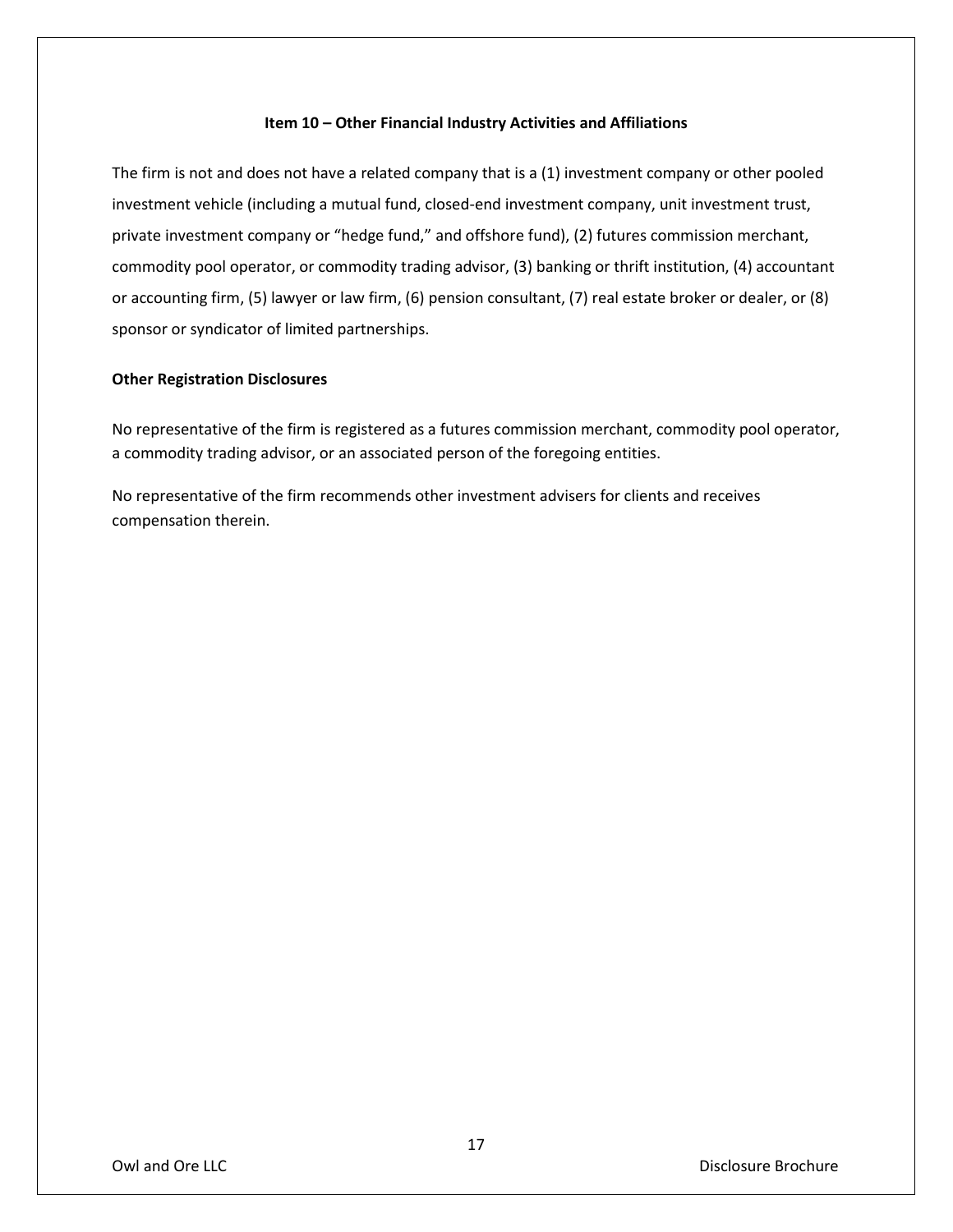# **Item 11 – Code of Ethics, Impartial Conduct Standard, Participation in Client Transactions and Personal Trading**

## **Code of Ethics Summary**

The firm has established a Code of Ethics that applies to all personnel. It is an investment adviser's responsibility to provide fair and full disclosure of all material facts and to act solely in the best interest of each of client at all times. The firm has a fiduciary duty to all clients and conducts business with the highest level of ethical standards and to comply with all federal and state securities laws at all times. The firm has the responsibility to make sure that the interests of all clients are placed ahead of the firm's and any supervised person's own investment interest. Full disclosure of all material facts and potential conflicts of interest will be provided to clients prior to any services being conducted.

The firm and representatives of the firm must conduct business in an honest, ethical and fair manner and avoid all circumstances that might negatively affect or appear to affect the duty of complete loyalty to all clients.

The firm has a Code of Ethics disclosure brochure available with additional details. A copy of this disclosure is provided to all new clients. A copy of the firm's Code of Ethics will be provided to any client or prospective client upon request.

#### **Department of Labor Impartial Conduct Standard**

Owl and Ore Wealth Planning and its advisors operate as fiduciaries under the Employee Retirement Income Security Act (ERISA) and the 'Best Interest Standard' defined as a firm that *reflects the care, skill, prudence, and diligence under the circumstances then prevailing that a prudent person acting in a like capacity and familiar with such matters would use in the conduct of an enterprise of a like character and with like aims, based on the investment objectives, risk tolerance, financial circumstances, and needs of the Retirement Investor, and does not place the financial or other interest of the Investment Professional, Financial Institution or any affiliate, related entity or other party ahead of the interests of the Retirement Investor, or subordinate the Retirement Investor's interests to their own.*

The firm also conforms to the reasonable compensation standard, providing pricing options prudently designed to ensure that the Financial Institution and its Investment Professionals comply with the reasonable compensation standard in connection with covered fiduciary advice and transactions.

18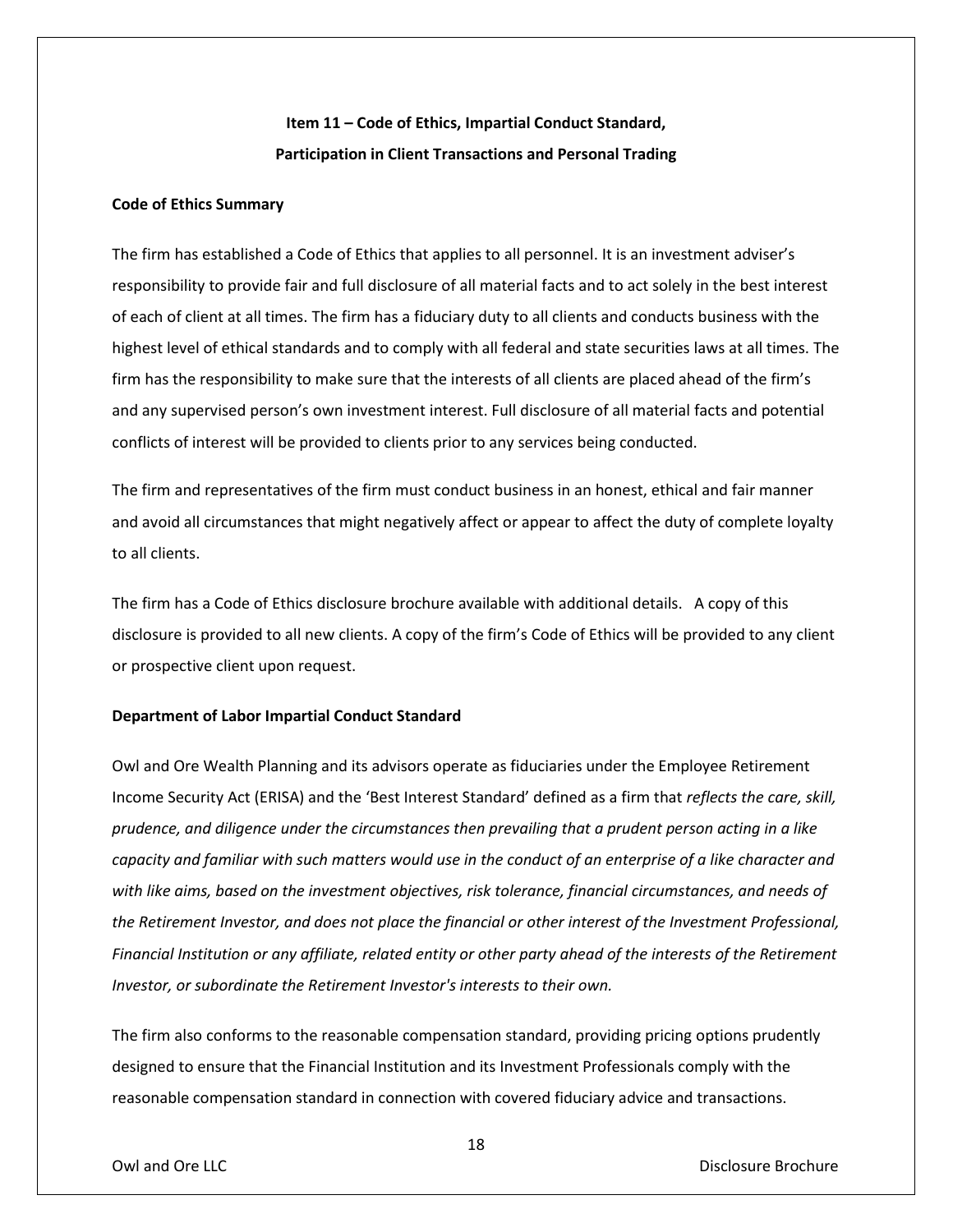## **Personal Securities Transactions Disclosure**

The personnel of the firm may buy or sell securities or have an interest or position in a security for their personal account(s) which are also recommended to clients. As these situations may represent a potential conflict of interest, the firm has developed several procedures designed to control for the conflict of interest.

Any person associated with the firm must be in compliance with The Insider Trading and Securities Fraud Enforcement Act of 1988. He/She cannot prefer their own interest to that of any advisory clients. He/She are not permitted to purchase or sell securities prior to a transaction or transactions being implemented for an advisory account ('Front-Running'). He/She may not buy or sell securities for their personal account(s) where their decision is derived, in whole or in part, by information obtained as a result of their employment unless the information is also available to the investing public upon reasonable inquiry.

The firm maintains a list of holdings of all personnel associated with the firm. The list of holdings is available to clients upon request.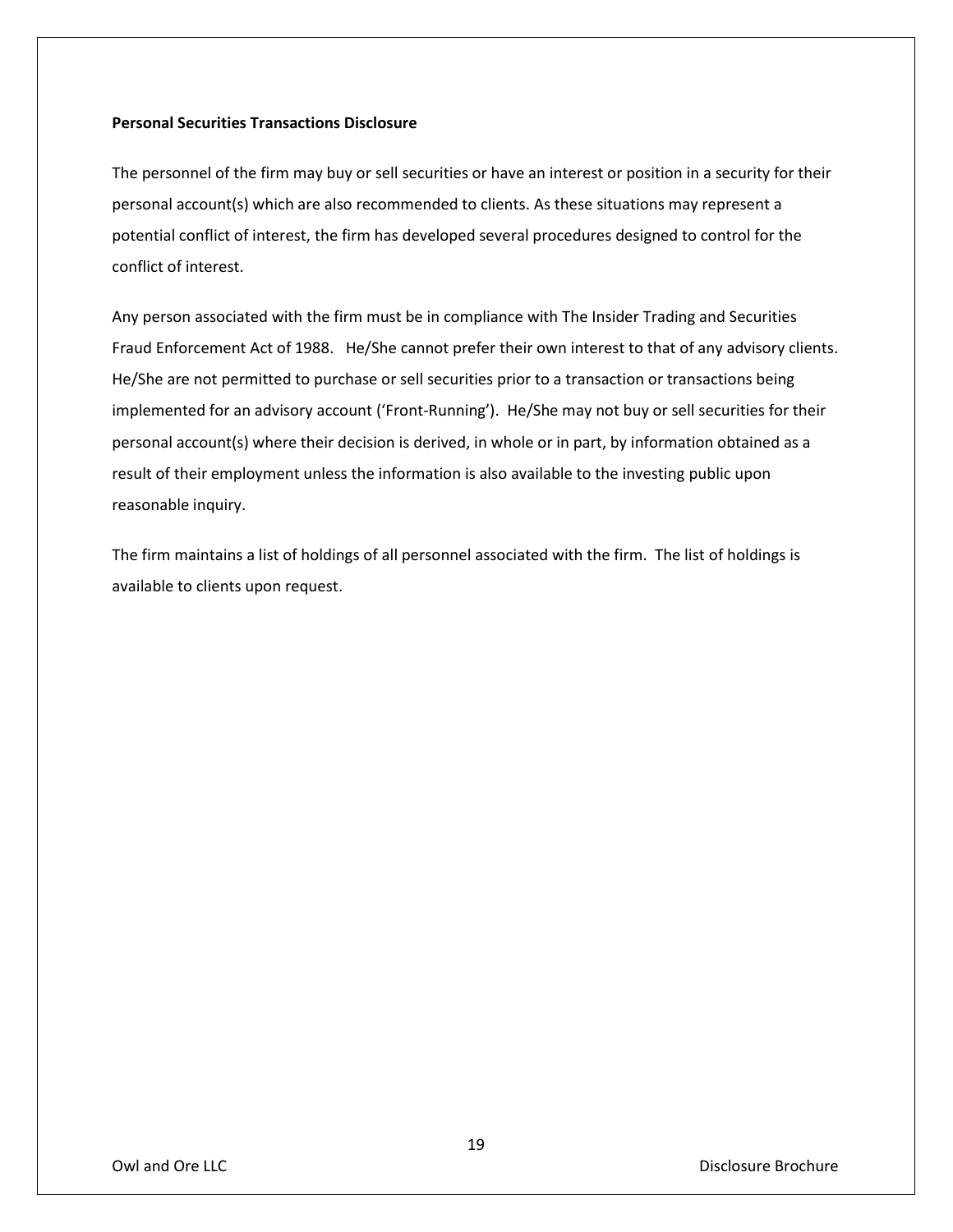#### **Item 12 – Brokerage Practices**

The firm does not have any affiliation with product sales firms.

### **Client Directed Brokerage Arrangements**

For clients that want to manage their accounts, the firm allows for client directed brokerage arrangements, which are arrangements where the client gets to pick the broker/dealer to use. For clients who chose client directed brokerage agreements, the firm is unable to achieve most favorable execution of client transactions. Client directed brokerage may cost clients commissions.

The firm reviews the execution of trades at each custodian regularly. Trading fees charged by the custodians are also reviewed on a regular basis. The firm does not receive any portion of the trading fees.

Specific custodian recommendations are made to clients based on their need for such services. The firm recommends custodians based on the proven integrity and financial responsibility of the firm, best execution of orders at reasonable commission rates, and the quality of the client service. The firm recommends discount brokerage firms and trust companies (qualified custodians).

The firm does not receive fees or commissions from any of these arrangements, although the firm may benefit from electronic delivery of client information, electronic trading platforms and other services provided by a custodian for the benefit of clients. In addition, the firm may also benefit from other 'softdollar' services provided by a custodian, such as research, continuing education, discounts on software or other affinity programs, and practice management advice. These benefits are standard in a relationship with these custodians and are not in return for client recommendations or transactions.

Please note that the firm and its representatives do not have to produce or pay for the research, products and/or services provided by broker-dealers or custodians for the use of their service. This may create a conflict of interest, as the firm may chose a broker-dealer or custodian based on the benefits of affiliation, rather than the client's interest in most favorable execution. It may also cause clients to pay commissions (or markups or markdowns) higher than those charged by other broker-dealers in return for the soft dollar benefits. Soft dollar benefits are used for all client's and client accounts, not just those who pay for the benefits.

Owl and Ore LLC **Community Community Community Community Community Community Community Community Community Community Community Community Community Community Community Community Community Community Community Community Commu** 

20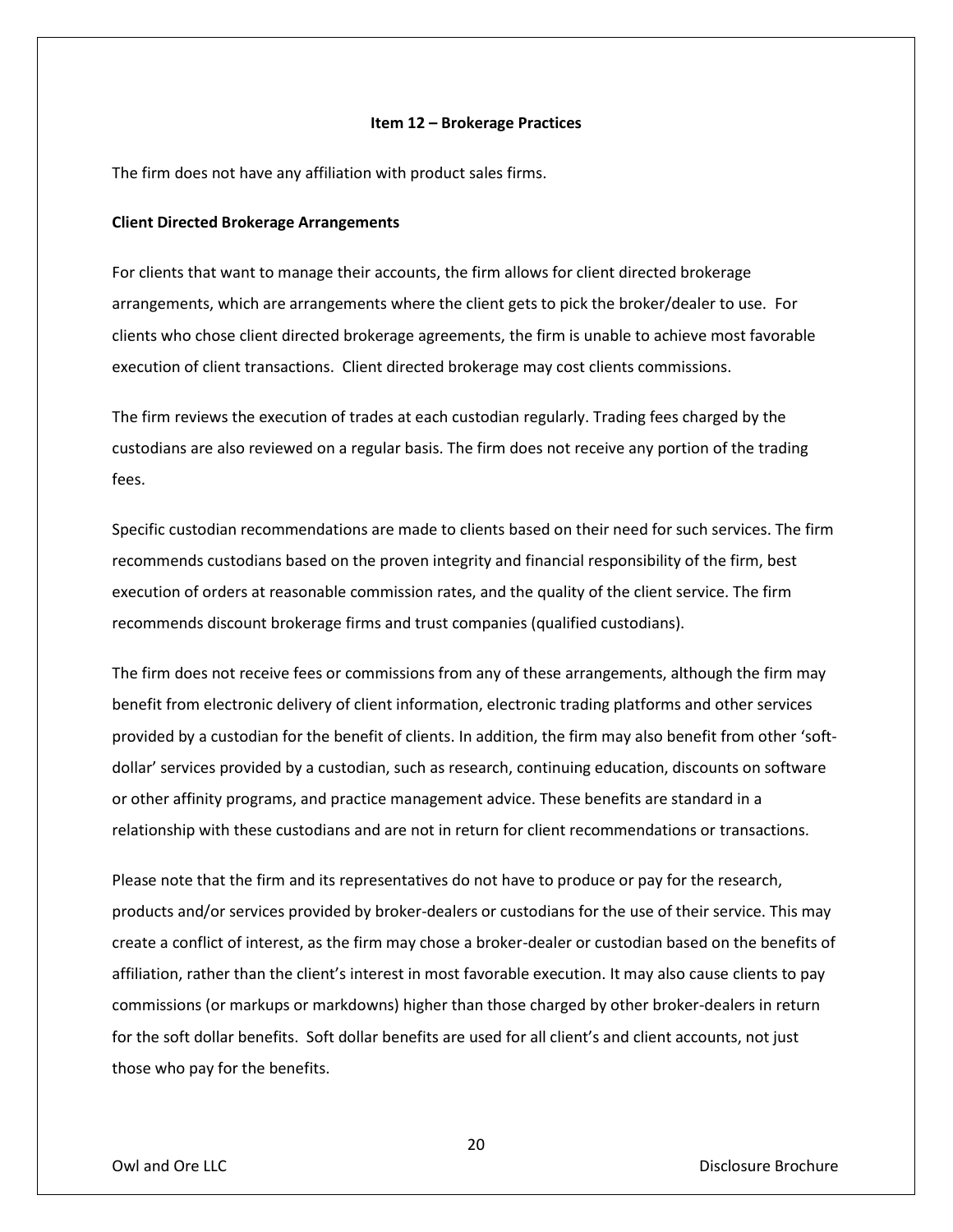## **Aggregation of Client Orders-Block Trading Policy**

The firm is to implement all client orders on an individual basis. Therefore, the firm does not aggregate or "block" client transactions. Considering the types of investments held in advisory client accounts, the firm does not believe clients are hindered in any way because accounts are traded individually. This is because the firm develops individualized investment strategies for clients and holdings will vary. Further, the investments the firm is responsible for trading in client accounts are typically limited to mutual funds, ETFs, and other broadly traded positions. The firm's strategies are primarily developed for the long-term and minor differences in price execution are not material to the overall investment strategy.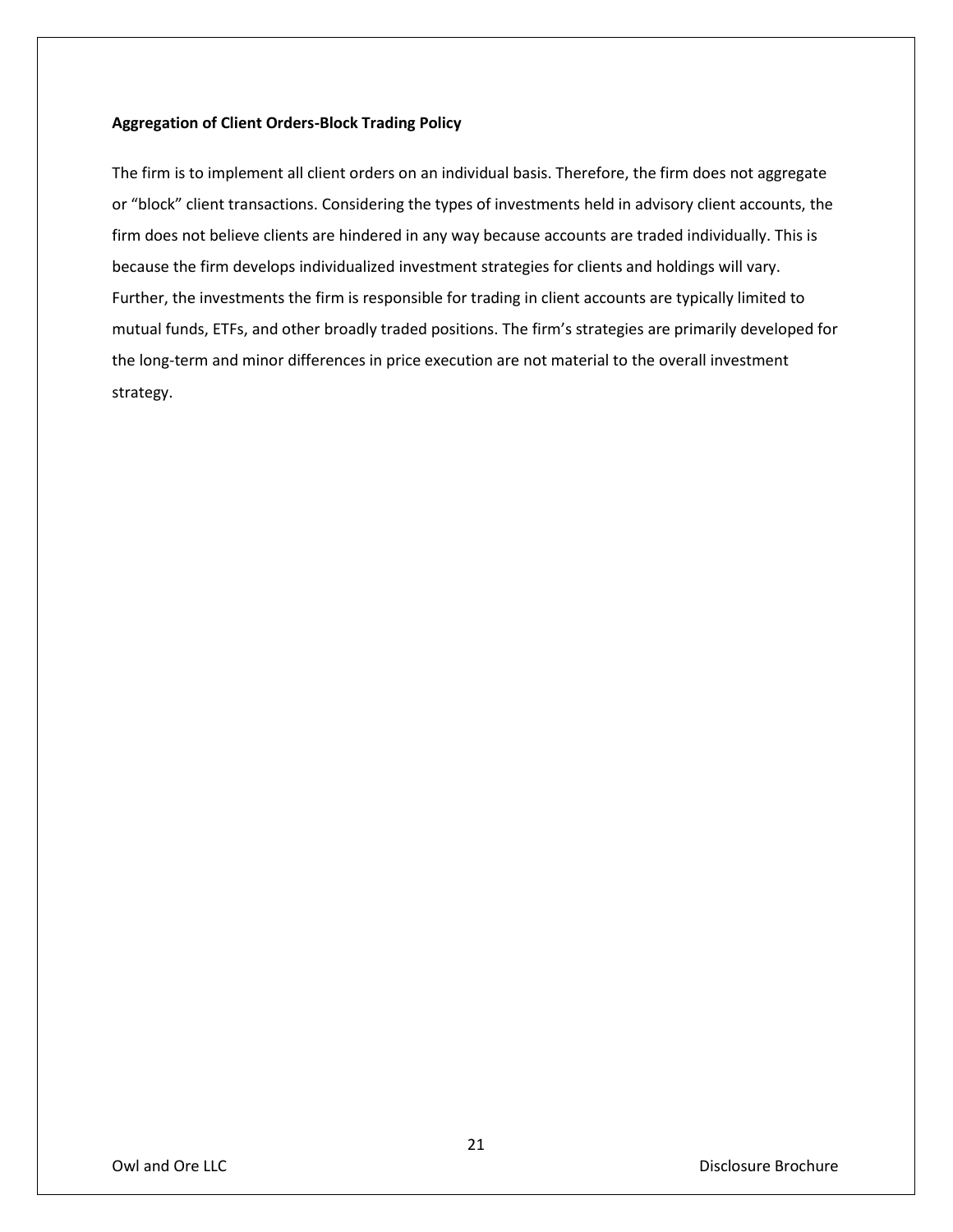### **Item 13 – Review of Accounts**

#### **Account Reviews and Financial Planning Review**

All clients participate in the financial planning process and the firm is proactive in meeting with clients on a regular basis, as deemed necessary to the client's goals. Clients may request reviews and can request a meeting at any time for any reason. At each review meeting clients are provided with an action list of tasks needed to maintain a satisfactory path to meet their financial goals. Meetings may also include a performance review of any accounts under the management of the firm. Annual performance reporting would also include any pertinent tax information. The client receives a written summary of the meeting discussion with action items and next steps after every meeting, regardless of its purpose or content.

Clients are given the option to return annually at their expense for an update of their financial plan. The annual meeting includes a review of the client's financial goals, any asset allocation changes, rebalancing and performance review.

#### **Review Triggers**

Account reviews can be done more frequently at the request of the firm when market conditions dictate, or when a client's investment objective changes or when the client experiences a life event. A review may also be triggered by a client request, changes in the tax laws, new information about an investment, political events, changes regarding the client's employer, or other important information.

Account reviews are conducted by Investment Advisor Representatives of the firm, and when applicable by the Chief Compliance Officer.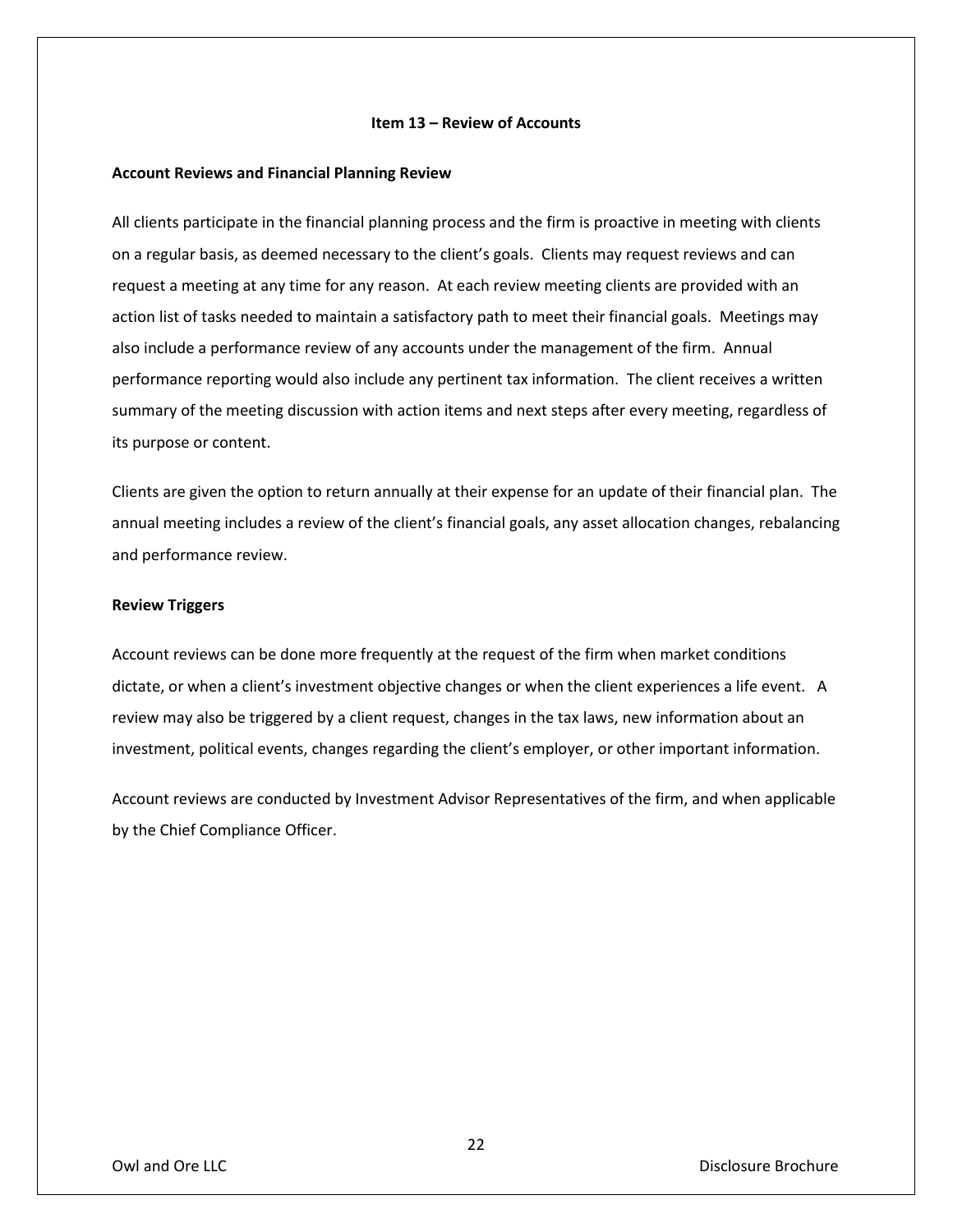## **Item 14 – Client Referrals and Other Compensation**

The firm loves receiving referrals from clients, friends and other professionals. Referrals are the lifeblood of the firm's growth.

The firm does not receive any compensation for these referrals and does not have any relation with an individual or organization where referrals are given for compensation.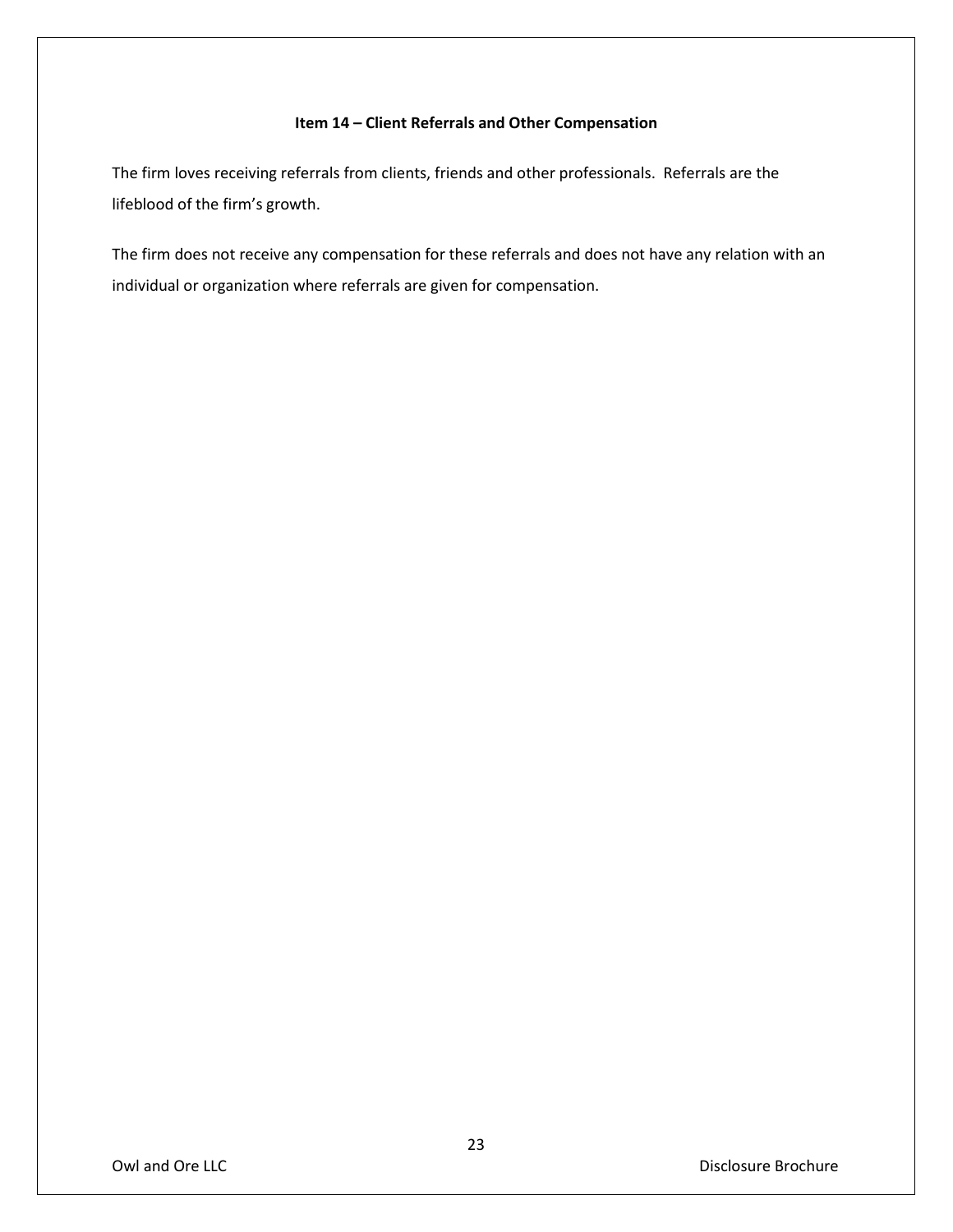#### **Item 15 – Custody**

The firm is not deemed to have custody of client funds because the firm does not deduct fees more than sixth months in advance. Fees are not deducted until the firm receives written authorization form the client to deduct advisory fees held with a qualified custodian.

Each time a fee is directly deducted from a client account, the investment adviser concurrently; sends the qualified custodian an invoice or statement of the amount of the fee to be deducted from the client's account; and sends the client an invoice or statement itemizing the fee.

To mitigate any potential conflicts of interests, all client account assets are maintained with an independent qualified custodian, who provides account statements directly to clients at their address of record at least quarterly. Clients are encouraged to carefully review the statements provided by their custodians.

Clients are at times provided account statements, net worth statements (personal balance sheets), and net worth graphs that are generated from the firm's financial planning or portfolio accounting software. Net worth statements contain approximations of bank account balances provided by the client, as well as the value of land, real estate, limited partnerships, outside businesses, and other hard-to-price assets. The net worth statements are used for long-term financial planning where the exact values of assets are not material to the financial planning tasks. The book values of hard to price assets are reviewed whenever supplemental information relating to valuation is received. Otherwise, these assets are priced at client cost. Clients are urged to compare the statements they receive from us to those they receive from their qualified custodians.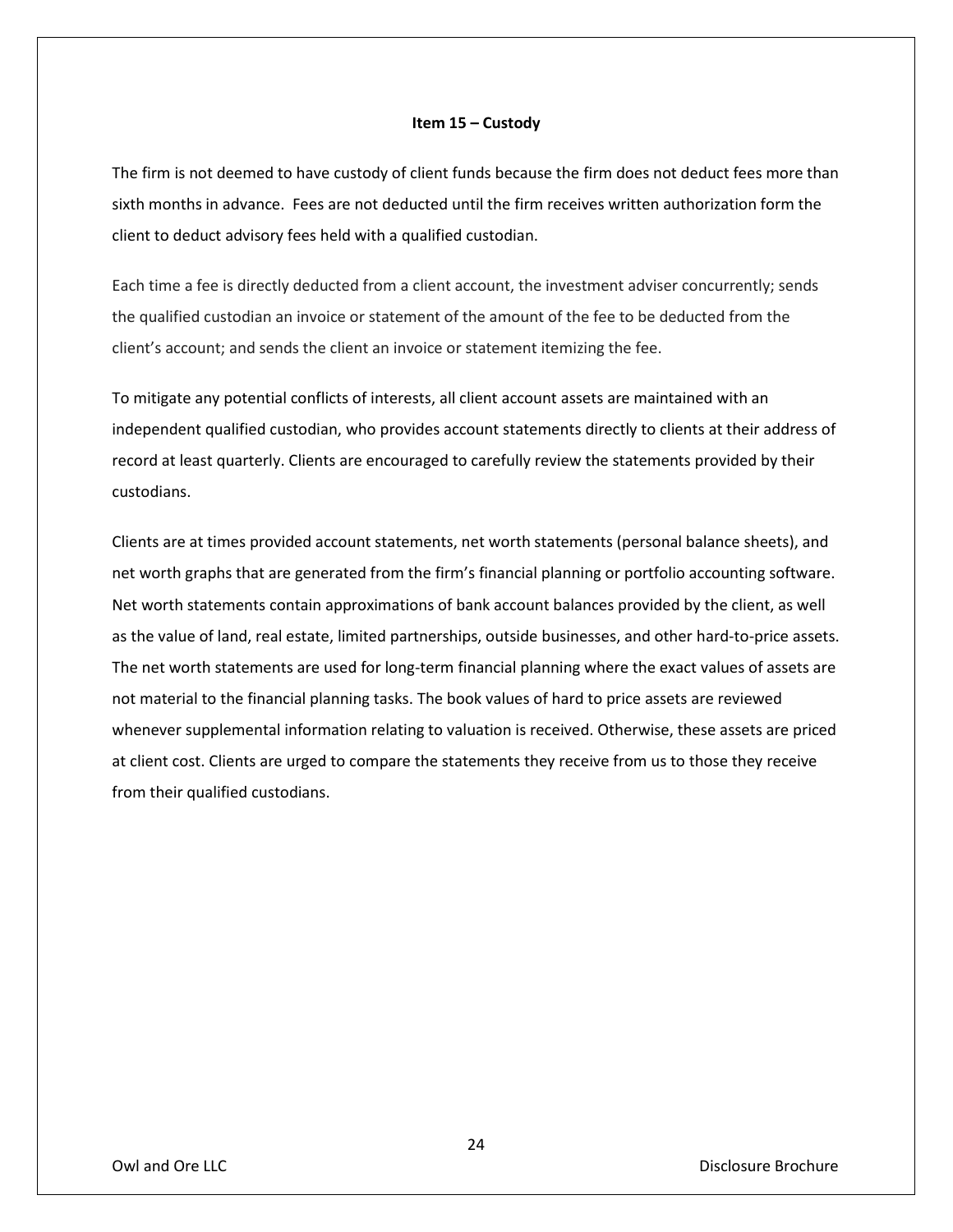#### **Item 16 – Investment Discretion**

Through the firm's Portfolio Management services and upon receiving written authorization from a client, the firm will maintain trading authorization over client accounts. Trading authorization must be provided to us through the firm's agreement for services, usually through a written agreement with a custodian. The firm may implement trades on a discretionary basis (as provided by each client in the agreement for services). When discretionary authority is granted, the firm will have the authority to determine the type of securities and the number of securities that can be bought or sold for the client's portfolio without obtaining the client's consent for each transaction. However, the client will still be consulted before making significant changes in the account's holdings or risk profile even when discretionary trading authority is granted by the client.

If the client decides to grant trading authorization on a non-discretionary basis, the firm will contact the prior to implementing changes in any account. If clients request that their accounts are managed on a non-discretionary basis, they will be made aware that if they are not able to be reached or are slow to respond to requests, it can have an adverse impact on the timing of trade implementations and may not achieve the optimal trading price.

All clients have the ability to place reasonable restrictions on the types of investments that may be purchased in an account. Clients may also place reasonable limitations on the discretionary power granted by the firm so long as the limitations are specifically set forth or included as an attachment to the client agreement.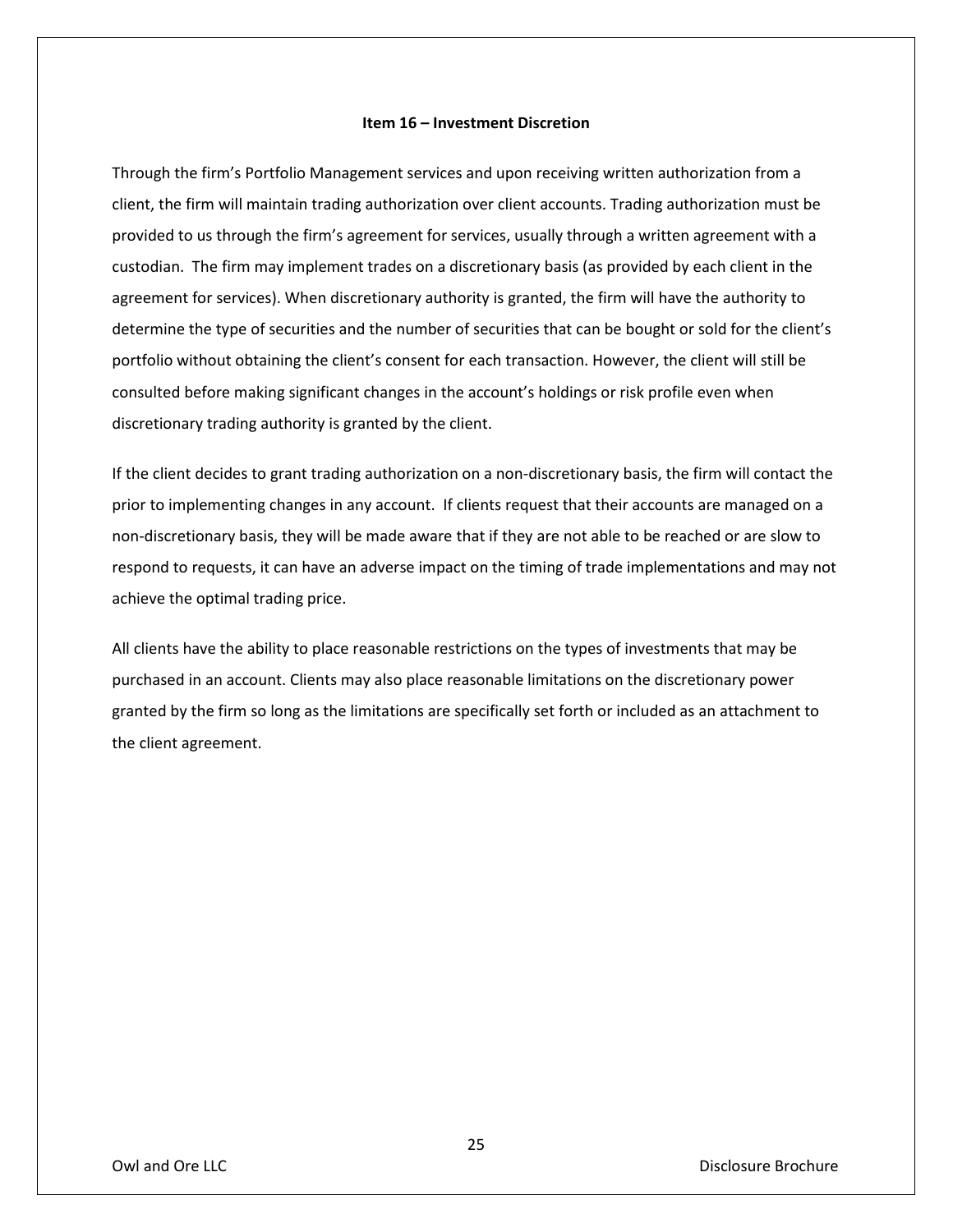### **Item 17 – Voting Client Securities**

The firm will not vote proxies on behalf of client account. While there are some investment advisors that will vote proxies and other corporate decisions on behalf of their clients, the firm has determined that taking on the responsibility for voting client securities does not add enough value to the services provided to clients to justify the additional compliance and regulatory costs associated with voting client securities. Therefore, it is the client's responsibility to vote all proxies for securities held in accounts managed by the firm.

Clients will receive proxies directly from their custodian or transfer agent and such documents will not be delivered by the firm. Although the firm does not vote client proxies, if there are questions about a particular proxy the client can contact the firm.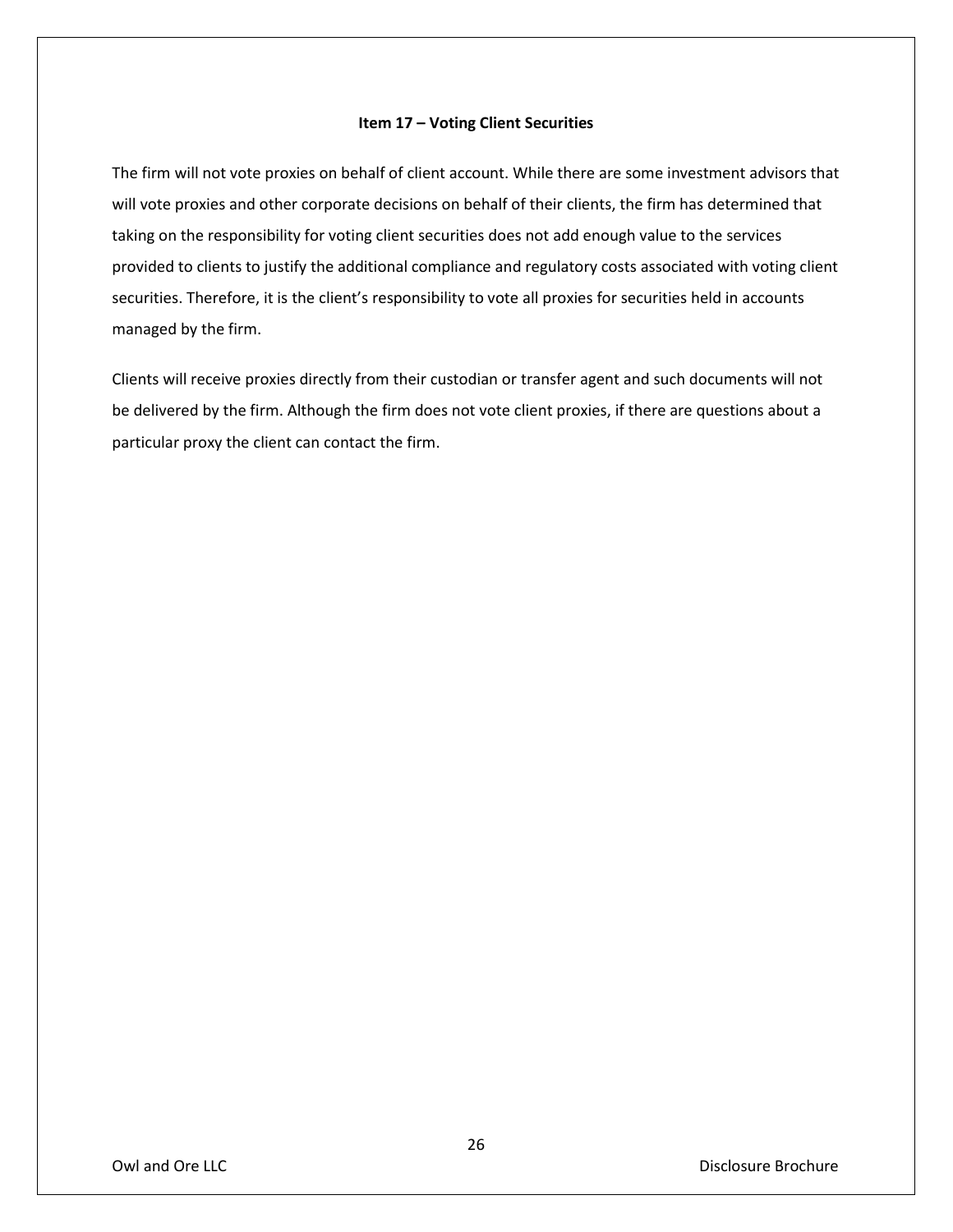## **Item 18 – Financial Information**

This item is not applicable to this brochure because the firm does not solicit prepayment of more than \$500 in fees per client, six months or more in advance. The firm does not have any financial impairment that will preclude the firm from meeting contractual commitments to clients.

The firm has not been the subject of a bankruptcy petition over the past ten years.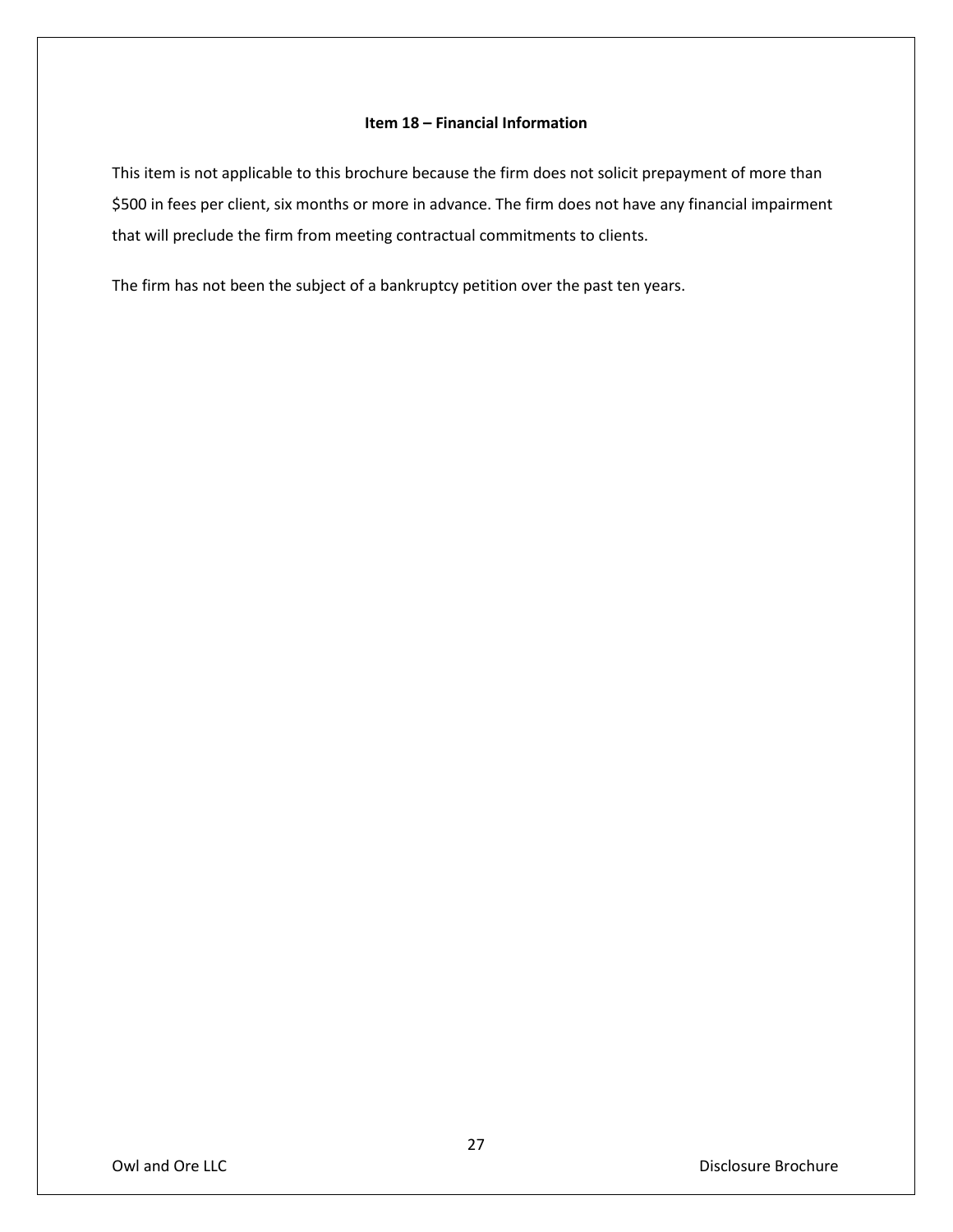#### **Item 19 – Requirements for State-Registered Advisers**

### **Executive Officer and Management Personnel**

Greg Gorski is sole management personnel. Refer to the next section for details regarding education and business background.

## **Other Business Activities**

The firm and all personnel do not currently have any outside business activities.

## **No Performance Based**

Fees, as previously disclosed in Item 6, the firm does not charge performance based fees.

## **Arbitrations**

The firm and all personnel have not been involved in an arbitration claim alleging damages in excess of \$2,500 resulting in an award or otherwise being found liable. The firm and all personnel have not been involved in a civil, self-regulatory organization, or administrative proceeding resulting in an award or otherwise being found liable.

### **Issuer of Securities**

The firm and all personnel do not have relationships with any issuer of securities.

## **Business Continuity Plan**

The firm maintains a written business continuity plan which is provided to new clients and is available on request by writing to the firm.

## **Outside Business Activity, Performance-Based Fees, Disciplinary Information, and Arrangements with Issuers of Securities**

Pursuant to CCR Section 260.238(k), the firm must state that it has disclosed all material conflicts of interest relating to the firm, its representatives and employees that could be reasonably expected to impair the rendering of unbiased or objective advice. Please see Item 10 of this firm Brochure for any other business in which representatives of the firm are actively engaged. Please note the firm does not